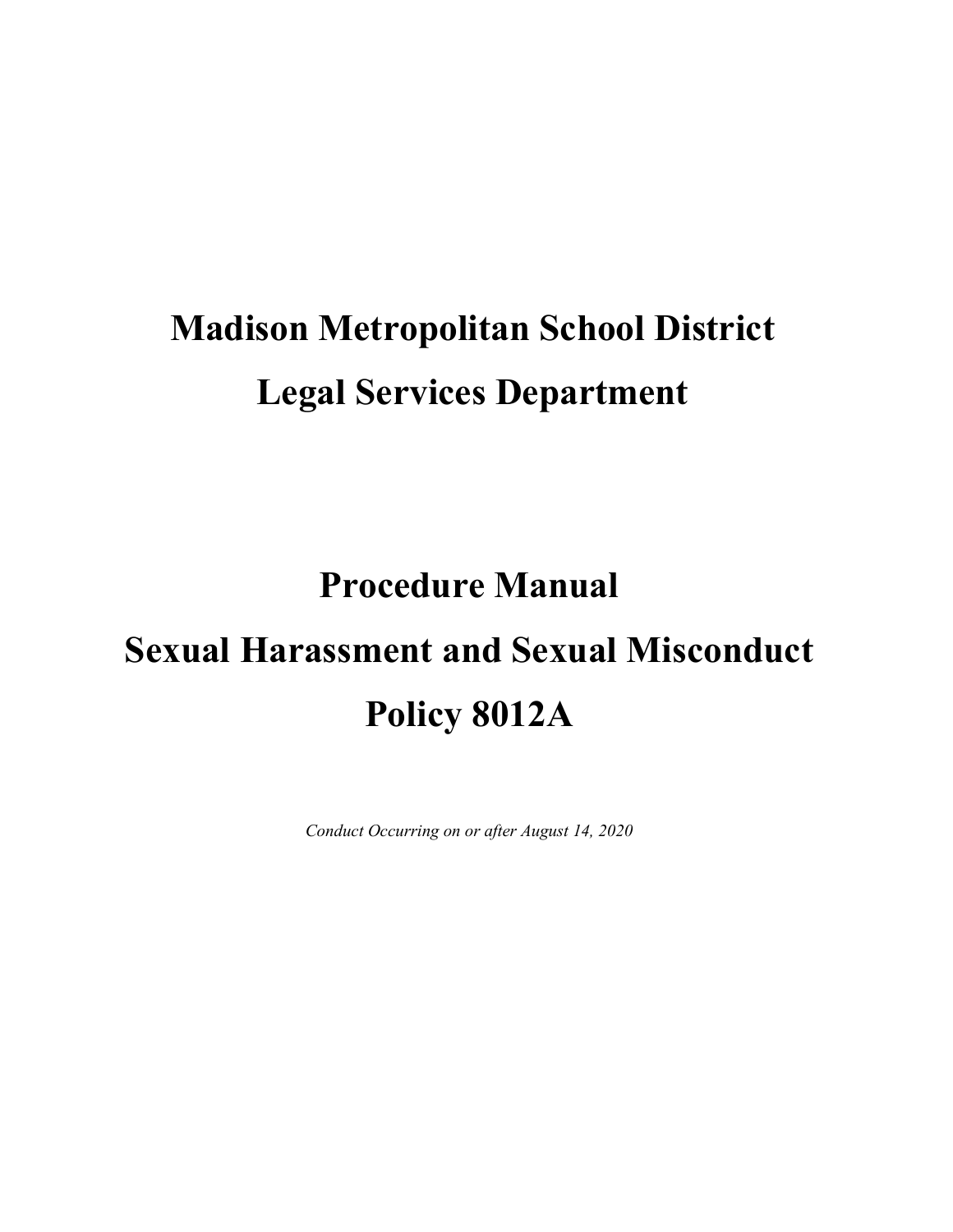#### Table of Contents

- 1. Introduction
	- 1.1. Purpose
	- 1.2. Title IX Coordinator
	- 1.3. Title IX of the Education Amendments of 1972
- 2. Definitions
- 3. Initial Stage (Notice Formal Complaint)
	- 3.1. Notice
	- 3.2. Initial Assessment
	- 3.3. Complainant does not want to proceed
	- 3.4. Formal Complaint
- 4. Investigation Stage
	- 4.1. Pre-Investigation Notice
	- 4.2. Investigation
	- 4.3. Findings
- 5. Decision Stage
	- 5.1. Designate Decision-Maker
	- 5.2. Process
	- 5.3. Decision
	- 5.4. Outcome
	- 5.5. Sanctions
- 6. Appeal Stage
	- 6.1. Designate Appeal Officer
	- 6.2. Grounds for Appeal
	- 6.3. Process
	- 6.4. Decision
	- 6.5. Sanctions during Appeal
- 7. Other Considerations
	- 7.1. Advisors
	- 7.2. Dismissals
	- 7.3. Emergency Removal
	- 7.4. Jurisdiction
		- 7.4.1.Online Incidents
	- 7.5. Recordkeeping
	- 7.6. Supportive Measures
	- 7.7. Time Limits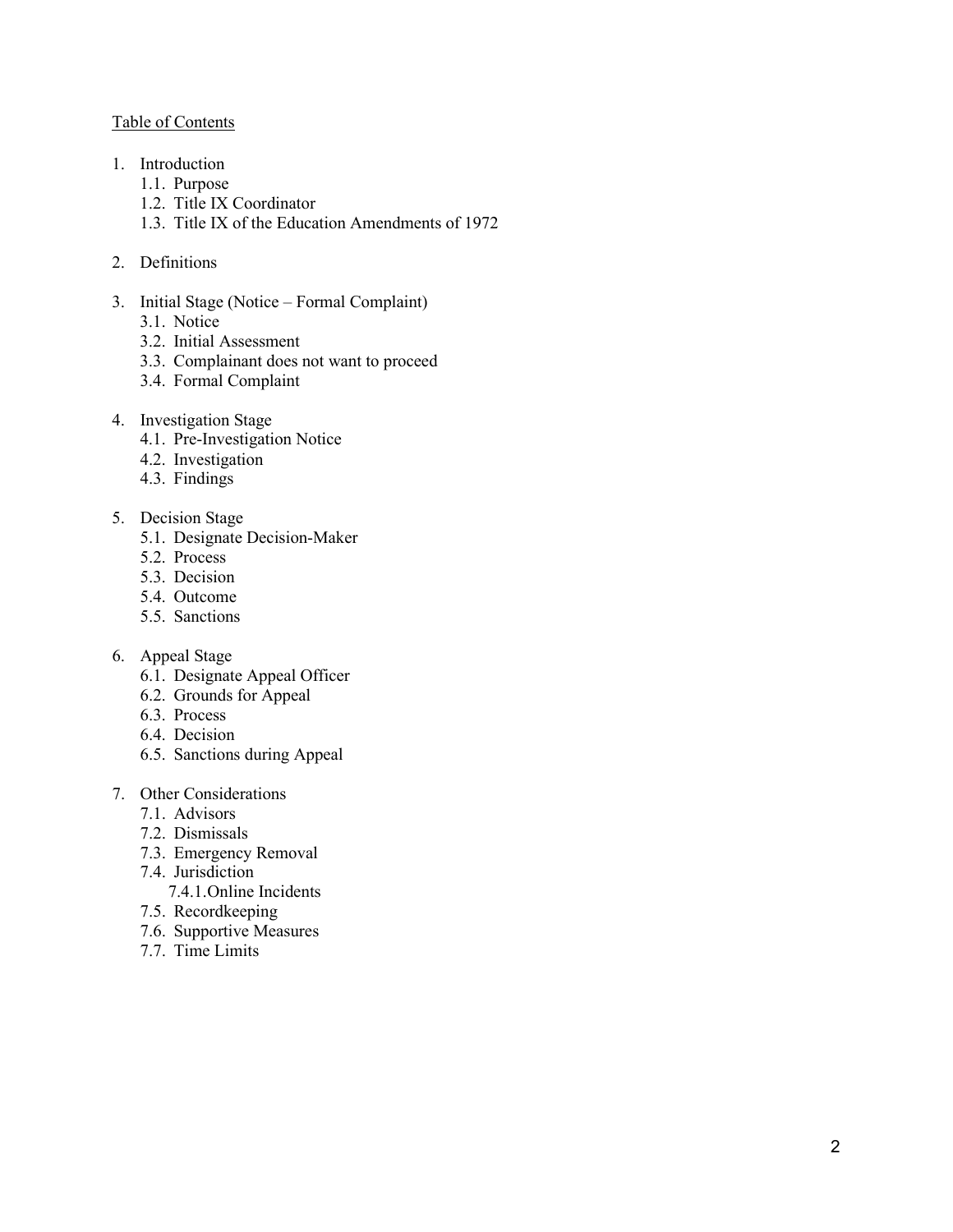## **1. Introduction**

- **1.1. Purpose:** This Procedure Manual ("Manual") supports the Madison Metropolitan School District's ("District") Sexual Harassment (Title IX) Board Policy #8012A ("Policy"). This Manual outlines the procedures for the prompt and equitable resolution of complaints alleging sexual harassment, sexual misconduct and retaliation prohibited by the Policy and Title IX of the Education Amendments of 1972 ("Title IX").
- **[1](#page-2-0).2. Title IX Coordinator:** The Title IX Coordinator<sup>1</sup> is responsible for coordinating the District's efforts to comply with and carry out the District's responsibilities under Title IX and its implementing regulations to investigate, stop, prevent, and remedy sexual harassment, sexual misconduct, and retaliation.
- **1.3. Title IX of the Education Amendments of 1972 (Title IX):** As a school district receiving federal financial assistance, Title IX applies to the District, including all of its schools, educational programs, and activities. Title IX states that "No person in the United States shall, on the basis of sex, be excluded from participation in, be denied the benefits of, or be subjected to discrimination under any education program or activity receiving federal financial assistance." The Title IX Coordinator may be contacted at the following:

Title IX Coordinator Madison Metropolitan School District - Legal Services 545 West Dayton Street, Room 104 Madison, WI 53703 608-663-1868 Email: kecook@madison.k12.wi.us

## **2. Definitions**

- **2.1. Advisor.** All parties have the right to an advisor of their choice present during the process outlined herein, including any related meeting, or proceeding.
- **2.2. Complainant.** Any individual who is alleged to be the subject of sexual harassment, sexual assault, dating violence, domestic violence, stalking, or sexual exploitation, as defined in this policy. In the case of dependent students, a parent/guardian may file a complaint on their behalf. Where the Title IX Coordinator signs a formal complaint, the Title IX Coordinator is not a Complainant or otherwise a party in the complaint.
- **2.3. Confidentiality.** Individuals who report to any District employee cannot be assured absolute confidentiality. However, information provided in the report and in any subsequent, related proceeding will only be shared with those individuals who have a need to know to fulfill obligations consistent with District policies or laws.

<span id="page-2-0"></span><sup>&</sup>lt;sup>1</sup> In certain circumstances, the Title IX Coordinator's designee will take on some of the responsibilities of this position.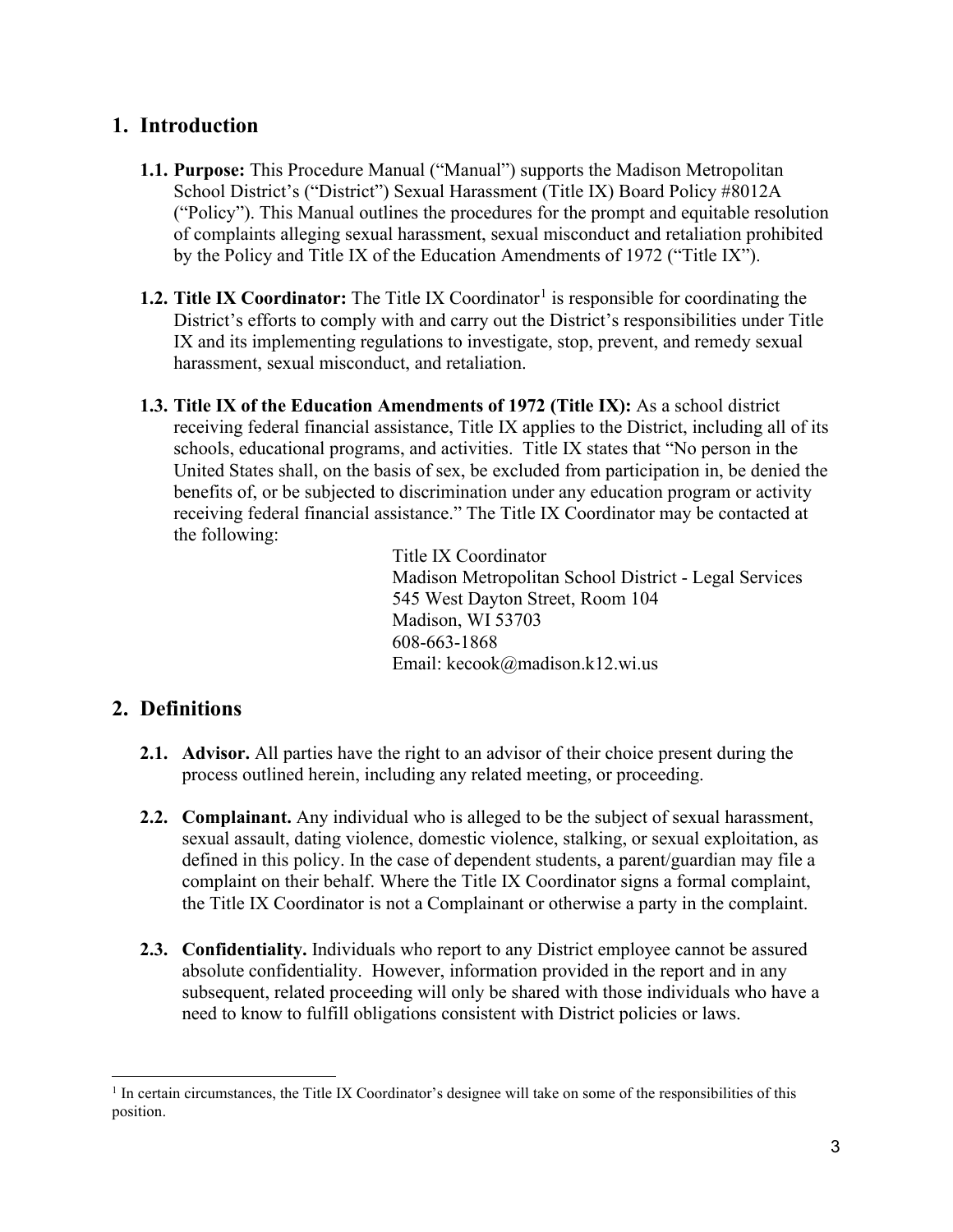- **2.4. Consent**. Consent is an affirmative nonverbal act or verbal statement expressing consent to sexual activity by a person that is informed, freely given, and mutually understood. It is the responsibility of person(s) involved in sexual activity to ensure that he/she/they have the affirmative consent of the other or others to engage in the sexual activity. Affirmative consent must be ongoing throughout the sexual activity and can be revoked at any time. Lack of protest or resistance does not mean consent, nor does silence mean consent. Consent to one act by itself does not constitute consent to another act. The existence of a dating relationship between the persons involved, or the fact of past sexual relations, should never by itself be assumed to be an indicator of consent. Whether one has taken advantage of a position of influence over another may be a factor in determining consent.
- **2.5. Covered Individuals.** All employees, students, contractors, consultants, vendors, volunteers, visitors, applicants for employment or members of the District's Board of Education are covered individuals and subject to this Policy.
- **2.6. Days.** When used to compute a period of time, the reference will be to calendar days, with day one being the day after the triggering act or event. For example, if something occurs on January 1st, then January 2nd would be day one and January 3rd would be day 2, and so on. If the last day of the time period ends on a Saturday, Sunday, or holiday observed by the District, the last day for deadline purposes shall be the next business day.
- **2.7. Decision-maker**. Person with the authority to make the determination regarding whether this Policy was violated, what discipline/sanction is appropriate, and whether or not a complaint is dismissed.
- **2.8. District**. Throughout this document the word "District" refers to the Madison Metropolitan School District.
- **2.9. Education program or activity.** Locations, events, or circumstances where District exercises substantial control over both the Respondent and the context in which the sexual harassment occurs.
- **2.10. Final Determination.** A conclusion by the preponderance of the evidence that the alleged conduct did or did not violate this Policy.
- **2.11. Formal Complaint**. Document submitted by a Complainant, their parent/guardian, or signed by the Title IX Coordinator, alleging a violation of this Policy. A Formal Complaint is considered a request that the District investigate the allegation(s) according to its procedures.
- **2.12. Investigator.** Person or persons assigned by the District to gather facts about an alleged violation of this Policy, assess relevance and credibility, synthesize the evidence, and compile this information into an investigation report and file of directly related evidence.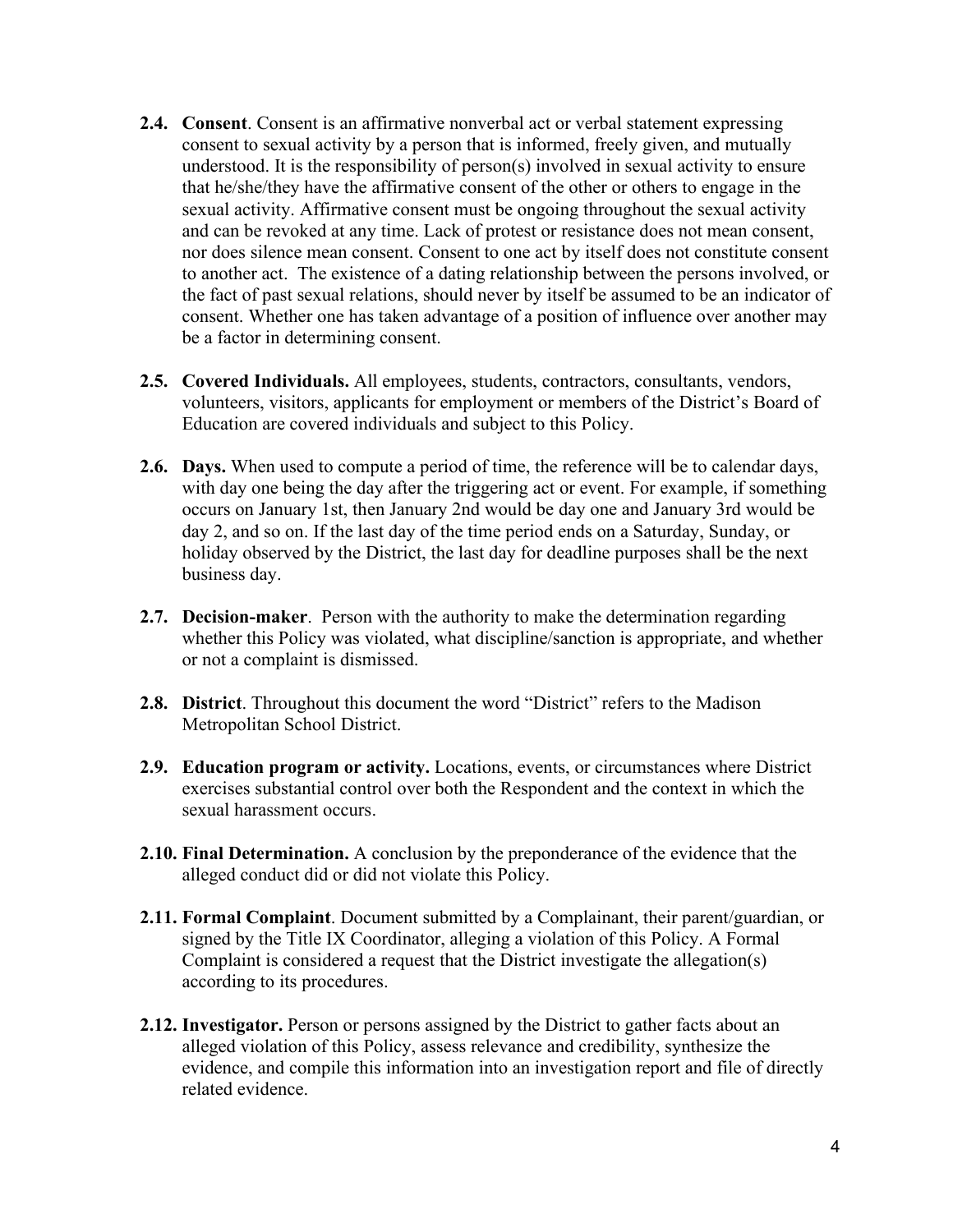- **2.13. Mandated Reporter**. An employee of the District who is obligated by policy to share knowledge, notice, and/or reports of harassment and/or retaliation with the Title IX Coordinator and/or their supervisor.<sup>[2](#page-4-0)</sup> All employees of the District are Mandated Reporters. A Mandated Reporter must promptly share with the Title IX Coordinator, Title IX Designee, Department Head, and/or School-Based Administrator all known details of a report made to them during their employment. Employees must also promptly share all details of behaviors under this Policy that they observe or have knowledge of, even if not reported to them by a Complainant or third-party.
- **2.14. Notice.** An employee, student, parent/guardian, or third-party informs the Title IX Coordinator or school-based administrator, or department head of the alleged occurrence of harassing, discriminatory, and/or retaliatory conduct.
- **2.15. Preponderance of the Evidence**. The standard used to determine if the allegations in the complaint are true. A preponderance of the evidence means that the evidence submitted shows that it is more likely than not that the act(s) of discrimination/harassment did occur and more likely than not the Respondent(s) committed the act.
- **2.16. Probable Cause**. There are reasonable grounds for belief supported by facts and circumstances strong enough in themselves to warrant a prudent person in the belief that discrimination/harassment probably has been or is being committed.
- **2.17. Report**. A person giving a spoken or written account of something that one has observed, heard, and/or done, which may be a violation of this Policy. While only the individual directly harmed may file a formal complaint, anyone may make a report. A report triggers District responsibility to make efforts to follow-up with the individual(s) directly impacted by an action(s) that may violate this Policy.<sup>[3](#page-4-1)</sup>
- **2.18. Respondent***.* An individual who has been reported as having engaged in conduct that, if true, is a violation of this Policy.
- **2.19. Retaliation**. Any adverse action to employment, educational program or activity, or adverse change in employment, educational program or activity, taken against a Covered Individual for having made a complaint or report of Sexual Harassment or Sexual Misconduct, whether made internally, or externally with a federal, state, or local agency; or for participating, aiding, or refusing to participate in an investigation, proceeding or hearing related to a report or complaint of Discrimination, Harassment, Sexual Harassment or Sexual Misconduct under this Policy, whether internal, or

<span id="page-4-0"></span> $<sup>2</sup>$  Not to be confused with those mandated by state law to report child abuse, elder abuse, and/or abuse of individuals</sup> with disabilities to appropriate officials, though these responsibilities may overlap with those who have mandated reporting responsibility in this Policy.<br><sup>3</sup> The District may not follow up on reports where it cannot determine who was impacted by the alleged action(s)

<span id="page-4-1"></span>which may have violated this Policy. The District must be able to reasonably identify the impacted individual(s) in order to take additional steps regarding the Report.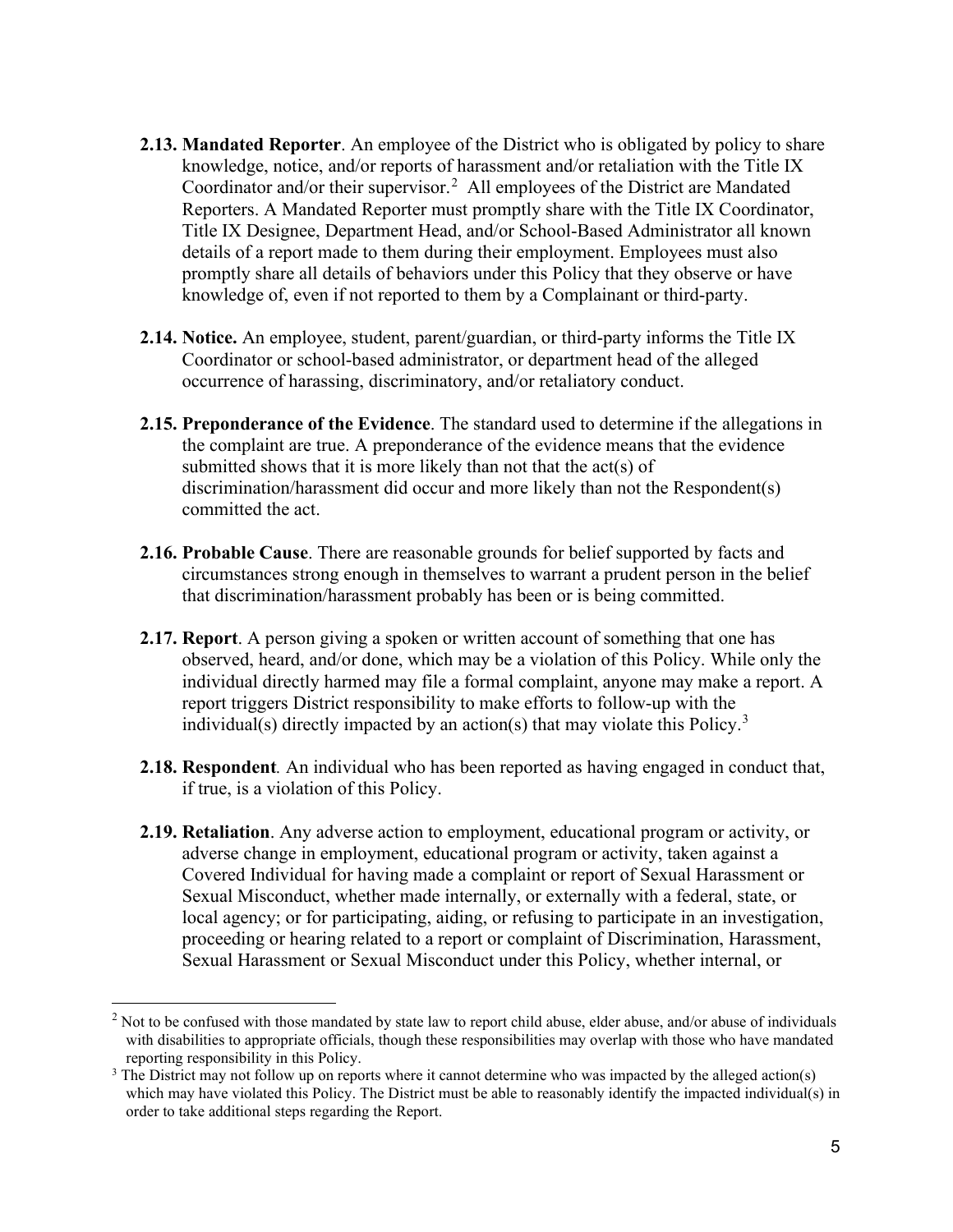external with a federal, state, or local agency, is strictly prohibited. An adverse action can include discipline or denial of access to a service or benefit. For purposes of Title IX, intimidation, threats, coercion, or discrimination, including charges against an individual for code of conduct violations that do not involve sex discrimination or sexual harassment, but arise out of the same facts or circumstances as a report or complaint of sex discrimination, or a report or complaint of sexual harassment, for the purpose of interfering with any right or privilege secured by Title IX, constitutes retaliation.

- **2.20. Title IX Liaison**. A District staff person who works in a school and acts as the Title IX Coordinator's designee for certain tasks related to this Policy.
- **2.21. Sexual Harassment**. The Department of Education's Office for Civil Rights (OCR), the Equal Employment Opportunity Commission (EEOC), and the State of Wisconsin regard Sexual Harassment as an unlawful discriminatory practice. The District has adopted the following definition of Sexual Harassment, consistent with Title IX, in order to address the unique environment of an educational setting.

Conduct on the basis of sex that satisfies one or more of the following:

- 1) An employee of the District conditioning the provision of an aid, benefit, or service of the District on an individual's participation in unwelcome sexual conduct;
- 2) Unwelcome conduct determined by a reasonable person to be so severe, pervasive, and objectively offensive that it effectively denies a person equal access to the District's education program or activity; or
- 3) "Sexual assault," defined as:
	- (i) Sex Offenses, Forcible Any sexual act or attempted sexual act directed against a Complainant, without the consent of the Complainant including instances where the Complainant is incapable of giving consent.
		- Forcible Rape Penetration, no matter how slight, of the vagina or anus with any body part or object, or oral penetration by a sex organ of Complainant, without the consent of the Complainant.
		- Forcible Sodomy Oral or anal sexual intercourse with another person, forcibly and/or against that person's will (non-consensually) or not forcibly or against the person's will in instances where the Complainant is incapable of giving consent because of age or because of temporary or permanent mental or physical incapacity.
		- Sexual Assault With An Object To use an object or instrument to penetrate, however slightly, the genital or anal opening of the body of another person, forcibly and/or against that person's will (nonconsensually) or not forcibly or against the person's will in instances where the Complainant is incapable of giving consent because of age or because of temporary or permanent mental or physical incapacity.
		- Forcible Fondling The touching of the private body parts of another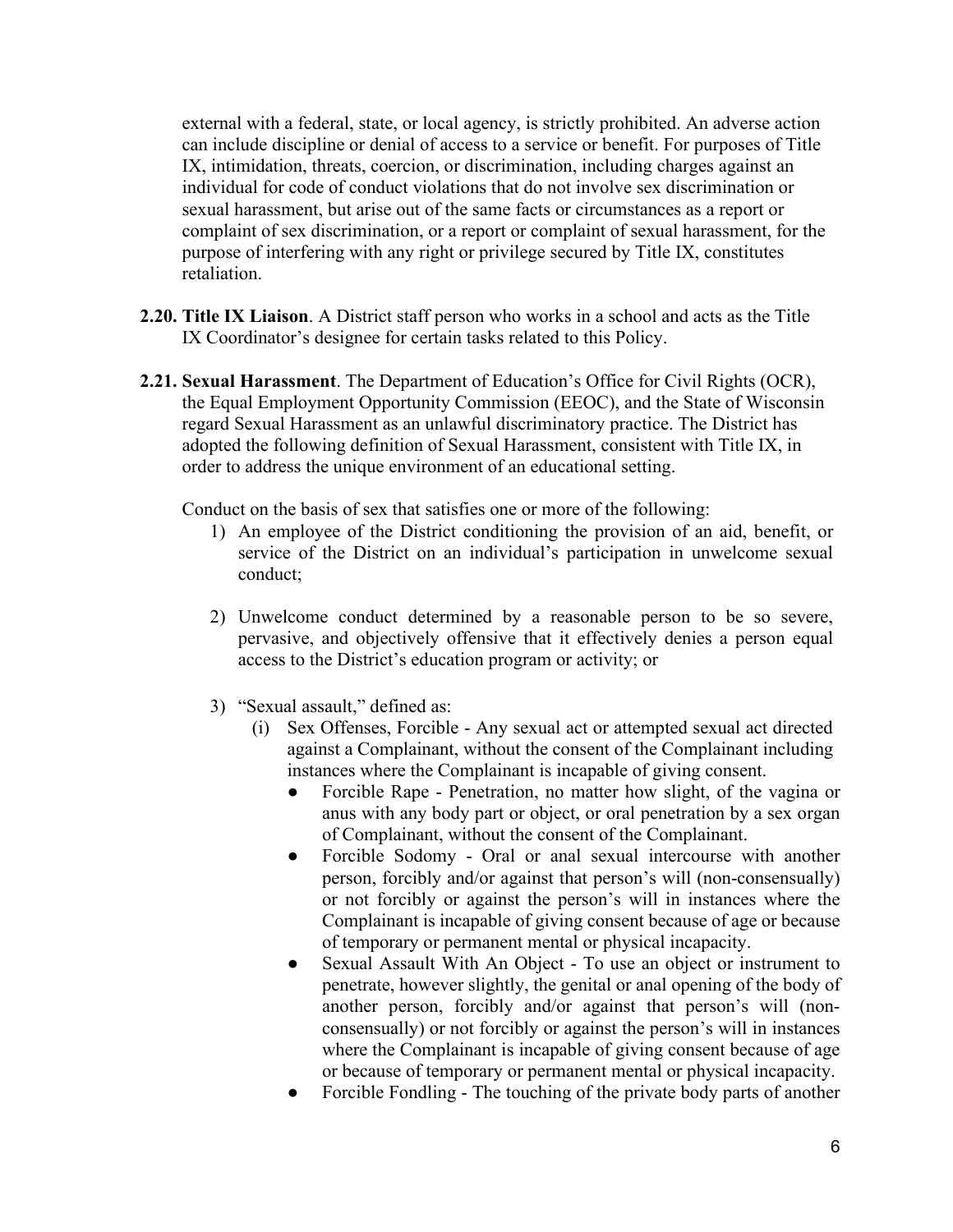person (buttocks, groin, breasts) for the purpose of sexual gratification, forcibly and/or against that person's will (nonconsensually) or not forcibly or against the person's will in instances where the Complainant is incapable of giving consent because of age or because of temporary or permanent mental or physical incapacity.

- (ii) Sex Offenses, Nonforcible Nonforcible sexual intercourse.
	- Incest Nonforcible sexual intercourse between persons who are related to each other within the degrees wherein marriage is prohibited by Wisconsin law.
	- Statutory Rape Nonforcible sexual intercourse with a person who is under the statutory age of consent of 18 years old with someone who is 18 or older.
- 4) "Dating violence," defined as: violence committed by a person who is or has been in a social relationship of a romantic or intimate nature with the Complainant. The existence of such a relationship shall be determined based on the Complainant's statement and with consideration of the length of the relationship, the type of relationship, and the frequency of interaction between the persons involved in the relationship. For the purposes of this definition:
	- Dating violence includes, but is not limited to, sexual or physical abuse or the threat of such abuse.
	- Dating violence does not include acts covered under the definition of domestic violence.
- 5) "Domestic violence," defined as: a felony or misdemeanor crime of violence committed:
	- By a current or former spouse or intimate partner of the Complainant;
	- By a person with whom the Complainant shares a child in common;
	- By a person who is cohabitating with, or has cohabitated with, the Complainant as a spouse or intimate partner;
	- By a person similarly situated to a spouse of the Complainant under the domestic or family violence laws of Wisconsin;
	- By any other person against an adult or youth Complainant who is protected from that person's acts under the domestic or family violence laws of Wisconsin.

To categorize an incident as Domestic Violence, the relationship between the Respondent and the Complainant must be more than just two people living together as roommates. The people cohabitating must be current or former spouses or have an intimate relationship.

- 6) "Stalking," defined as: engaging in a course of conduct directed at a specific person that would cause a reasonable person to:
	- Fear for the person's safety or the safety of others; or
	- Suffer substantial emotional distress.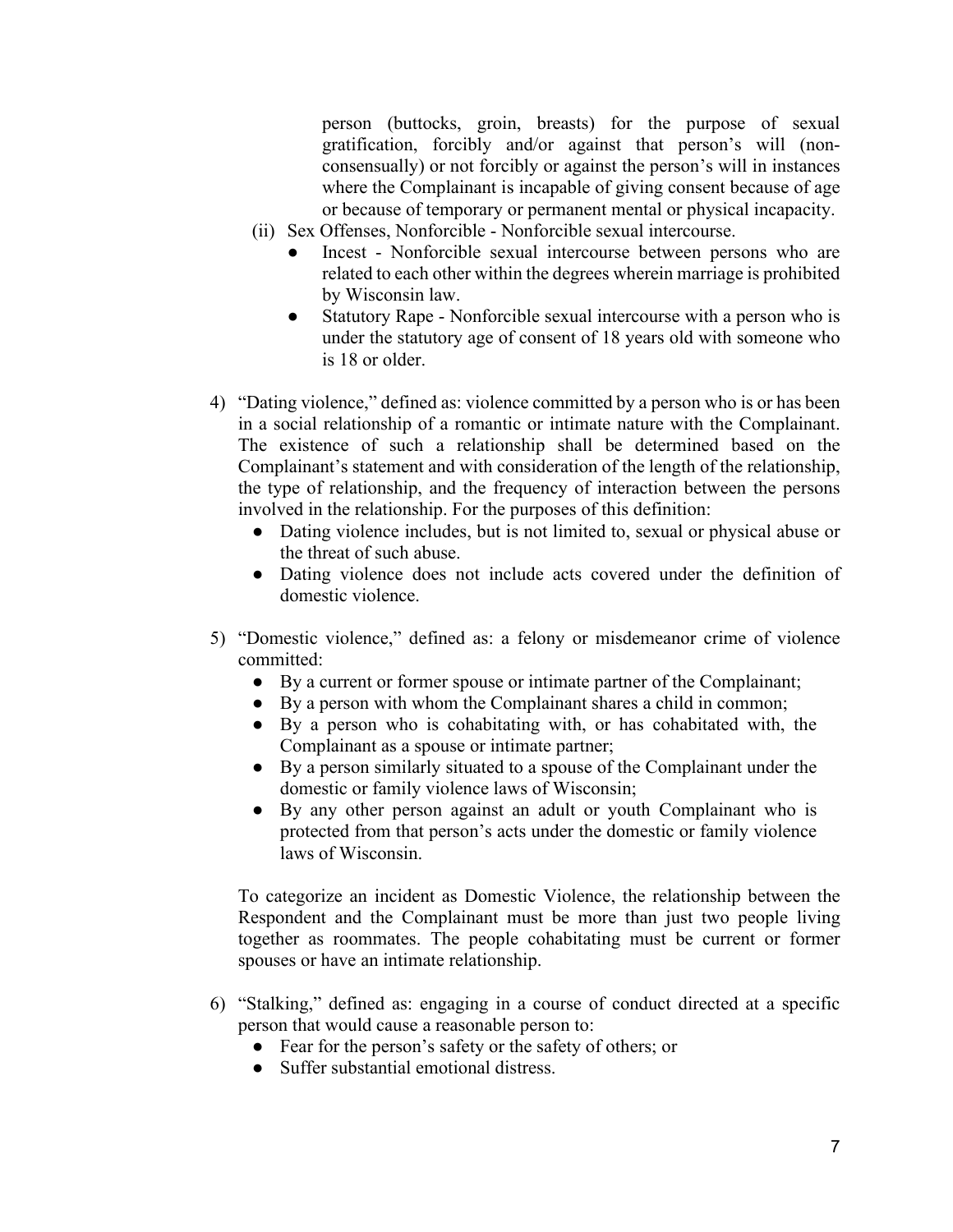For the purposes of this definition:

- (i) Course of conduct means two or more acts, including, but not limited to, acts in which the stalker directly, indirectly, or through third parties, by any action, method, device, or means, follows, monitors, observes, surveils, threatens, or communicates to or about a person, or interferes with a person's property.
- (ii) Reasonable person means a reasonable person under similar circumstances and with similar identities to the Complainant.
- (iii)Substantial emotional distress means significant mental suffering or anguish that may but does not necessarily require medical or other professional treatment or counseling.
- **2.21. Sexual Misconduct**. A form of sex or gender-based discrimination or harassment that includes any conduct that is sex-based or of a sexual nature that is unwelcome or inappropriate and unreasonably interferes with, limits, or denies an individual access to educational or employment benefits, or opportunities.
	- **2.21.1.Grooming.** When someone builds a relationship, trust and/or emotional connection with a child or young person so they can manipulate, exploit and/or abuse them.
	- **2.21.2.Inappropriate Touching.** Knowingly or intentionally making or attempting to make unwelcome physical contact of genitals, anus, groin, or breasts, whether direct or indirect through clothes or with an object or any other intentional bodily contact in a sexual manner.
	- **2.21.3.Sexual Electronic Communication.** Intentionally viewing, creating, possessing, or sharing sexual language or images/recordings without the consent of one or more parties.
	- **2.21.4.Sexual Bullying.** Severe, pervasive, or persistent unwelcome conduct of a sexual nature or based on a person's sexuality or gender that is based on an imbalance of power or power and control with an intent to cause harm. Such behavior has or can be reasonably predicted to have one or more of the following effects: placing the student in reasonable fear of harm to the student's person or property; causing a substantially detrimental effect on the student's physical or mental health; substantially interfering with the student's academic performance; or substantially interfering with the student's ability to participate in or benefit from the services, activities, or privileges provided by a school.
		- **2.21.4.1. Sexual Exploitation.** Taking non-consensual or abusive sexual advantage of another person for their own benefit or the benefit of a third party (e.g. for the purpose of sexual gratification, financial gain, personal benefit or advantage), or any other non-legitimate purpose.
		- **2.21.4.2. Exposure/Voyeurism/Masturbation.** Non-consensually exposing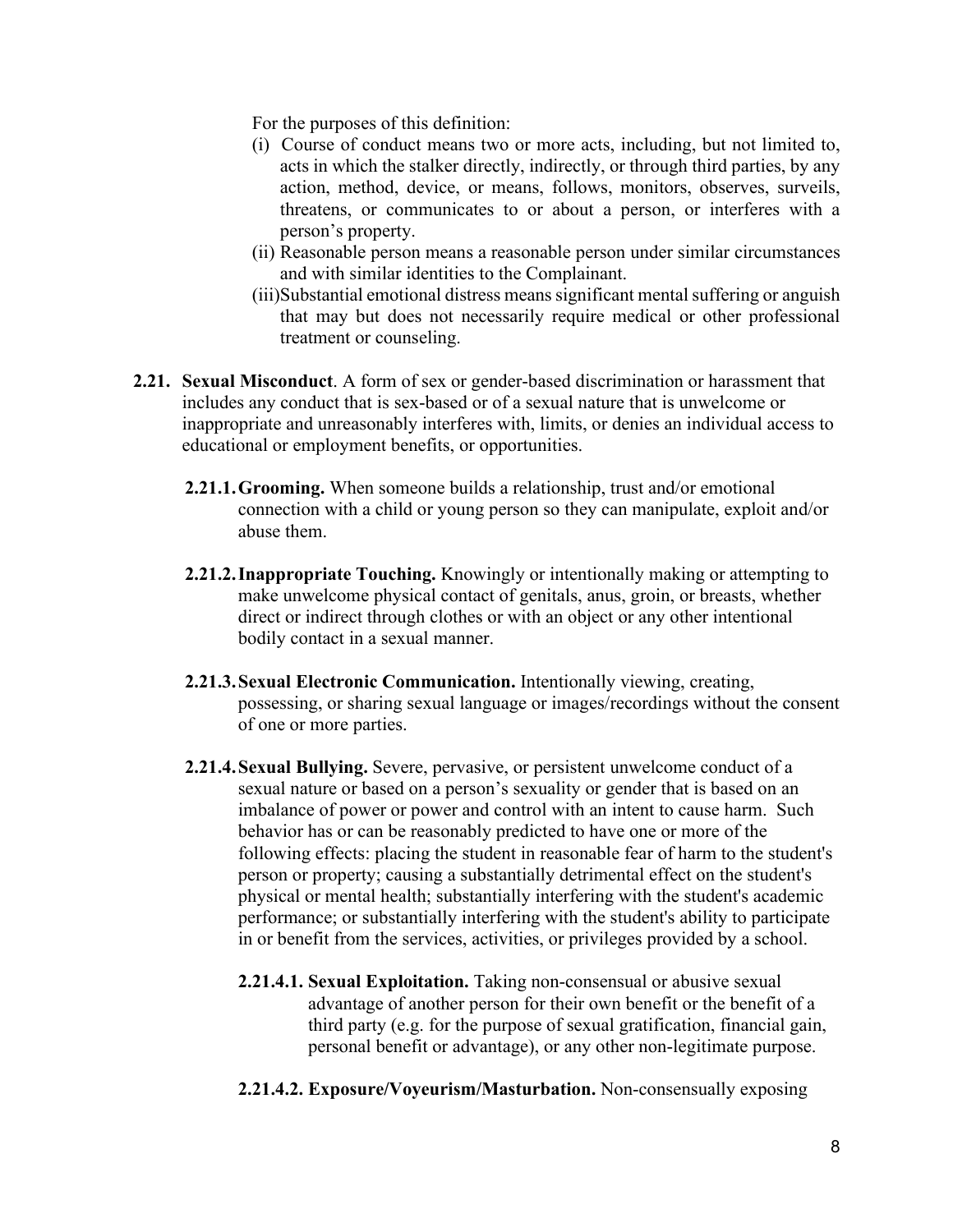one's genitals, anus, buttocks, or breasts in a sexual nature; watching others when their body parts are exposed without their consent; or touching one's own genitals for sexual pleasure.

- **2.22. Title IX Coordinator.** District employee designated to ensure compliance with Title IX and the District's Title IX program. References to the Title IX Coordinator throughout this policy may also include a designee of the Title IX Coordinator for specific tasks.
- **2.23. Trauma-Informed Care.** A trauma-informed approach reflects an understanding of trauma and emphasizes creating services and programs that are sensitive and directly responsive to the trauma that many victims and survivors experience following a violent crime. Trauma-informed programs identify and limit potential triggers to reduce retraumatization and protect mental and emotional health.
- **2.24. Visitor(s)**. This includes persons, agencies, vendors, contractors, and organizations doing business with or performing services for the school system as well as volunteers and persons coming to school events.

## **3. Initial Stage (Notice – Formal Complaint)**

## **3.1. Notice**

All District Staff are required to report to the Title IX Coordinator any sex/genderbased discrimination, sex/gender-based harassment, sexual harassment, sexual misconduct, and retaliation concerns they become aware of in the scope of their role, whether it involves students, adults, or conduct between adults and students. Staff follow the reporting procedures outlined below to notify the District. A failure to report such incidents may result in discipline/sanctions, up to and including termination and removal from and prohibiting access to District premises, as appropriate.

Notice of potential violations of this Policy may be made using the following options:

- 1) Give verbal notice to, the Title IX Coordinator, their designee, department head, or school-based administrator. A report may be made at any time (including during non-school hours) by using the telephone number or email address, or by mail to the office address, listed for the Title IX Coordinator or any other official listed below.
- 2) Report online, using the reporting form posted at [insert URL]. Reports may be made anonymously. While the District tries to provide supportive measures to all Complainants, it is often not possible with an anonymous report. Making a report is different from filing a Formal Complaint.

## **Reports of alleged Policy violations may be made to the following:**

School Principal

Contact information for each school principal can be found on the District website [\(https://www.madison.k12.wi.us/\)](https://www.madison.k12.wi.us/) by selecting the specific school.

## Department Heads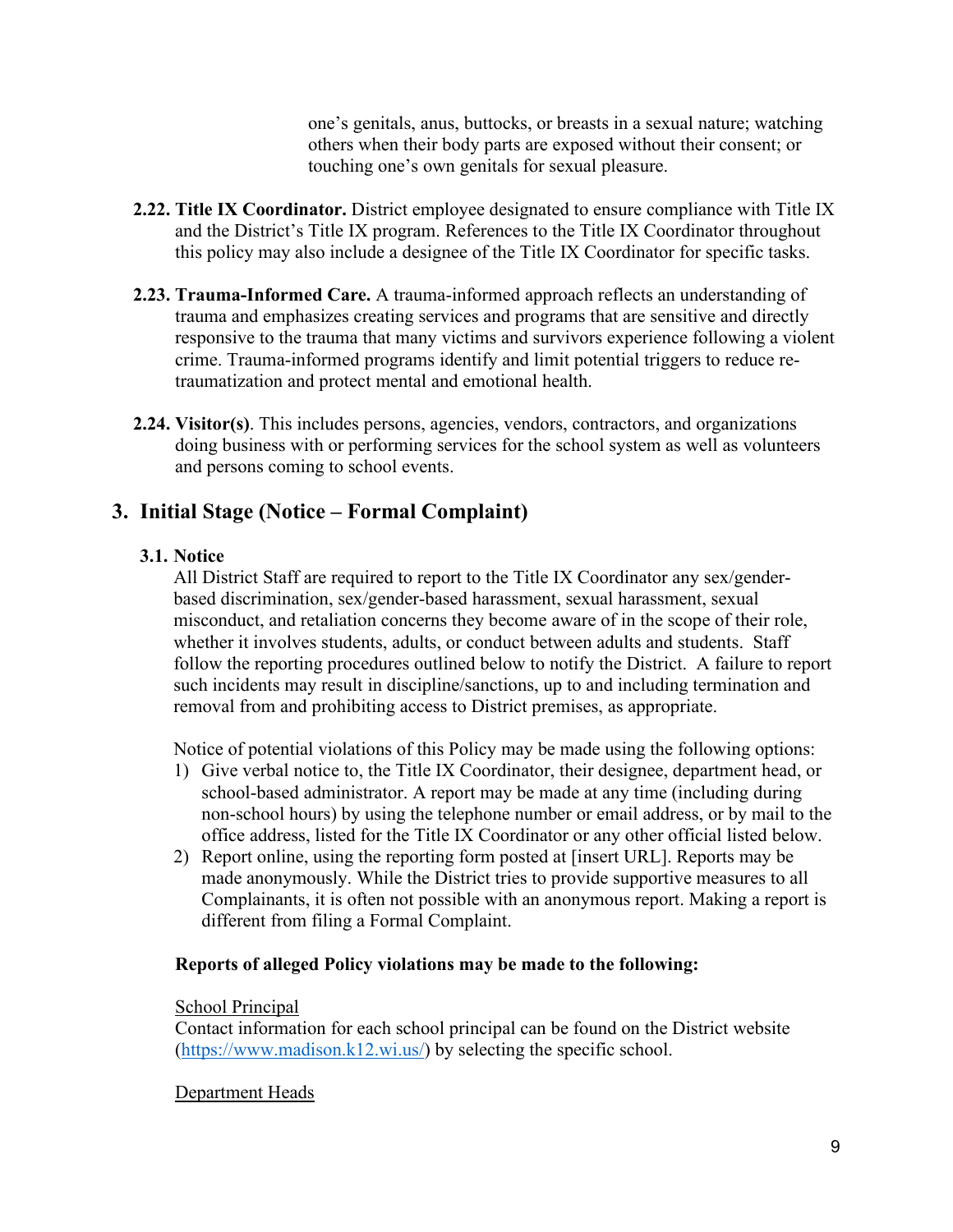Contact information for each department head can be found on the District website [\(https://www.madison.k12.wi.us/\)](https://www.madison.k12.wi.us/) by selecting the specific department.

Human Resources Department Address: 545 West Dayton Street, Room 133 Phone: 608-663-1693

## **Reports, complaints, or notices of alleged Policy violations, or inquiries about or concerns regarding this Policy, may be made to the Title IX Coordinator:**

Title IX Coordinator Legal Services Department Address: 545 West Dayton Street, Room 104 Phone: 608-663-1868 Email: kecook@madison.k12.wi.us Web: <https://www.madison.k12.wi.us/families/titleix>

When a report is received the Title IX Coordinator will contact the Complainant, even if the Complainant is not the person who made the report. The Title IX Coordinator will discuss supportive measures with the Complainant; inform the Complainant that supportive measures are available, as appropriate, without filing a Formal Complaint; and explain the process for filing a Formal Complaint.

## **3.2. Initial Assessment**

Upon receiving a complaint or notice, the Title IX Coordinator<sup>[4](#page-9-0)</sup> conducts an initial assessment. The purpose of this initial assessment is to determine if, based on the report received or the Formal Complaint filed, the Policy applies or the allegations, if true, fall under a different District policy. The steps in an initial assessment may include:

- Communication with the Complainant to determine the following:
	- o better understand the allegations.
	- o Whether the Complainant prefers to file a supportive response or pursue a formal complaint.
		- $\blacksquare$  If a supportive response is preferred, the Title IX Coordinator works with the Complainant and the school or department to put in place supportive measures (See Section 7.5). A formal complaint is not filed, and an investigation does not occur, though the Complainant may elect to file a formal complaint later, if desired.
		- If a Formal Complaint is filed, the Title IX Coordinator determines if the misconduct alleged falls within the scope of Title IX.
- If the allegations in a formal complaint fall within the scope of this Policy, an investigator will be identified, and the investigation will begin.
- If the allegations in a formal complaint do not fall within the scope of this Policy, the Title IX Coordinator will "dismiss" the aspects of the complaint that do not fall

<span id="page-9-0"></span><sup>4</sup> If circumstances require, the Legal Counsel or Title IX Coordinator will designate another person to oversee the resolution process should an allegation be made about the Title IX Coordinator, or the Title IX Coordinator be otherwise unavailable or unable to fulfill their duties.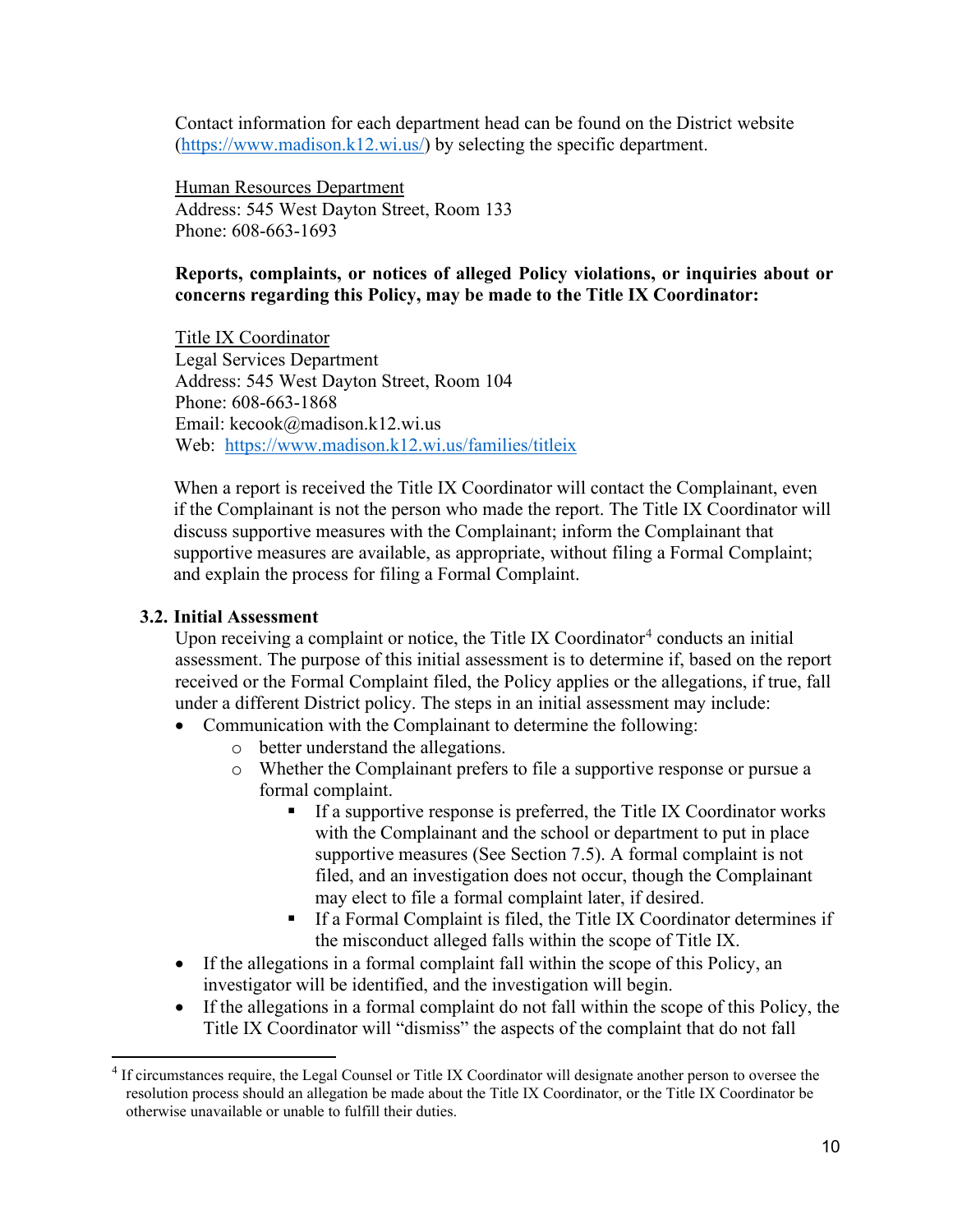within the scope of this Policy and inform the Complainant. Dismissing a complaint under this Policy is a procedural requirement and does not limit the District's authority to address a complaint with an appropriate process and remedies, under other policies.

#### **3.3. Complainant does not want to proceed**

Once a report is received or at any point during the investigation, the Complainant may decide they do not want an investigation. If a Complainant does not wish for their name to be shared, does not wish for an investigation to take place, or does not want a formal complaint to be pursued, they may make such a request to the Title IX Coordinator. The Title IX Coordinator will evaluate the request in light of the duty to ensure the safety of the school community and to comply with state or federal law. The District may be compelled to act irrespective of a Complainant's wishes.

While the District's ability to respond may be limited, if it chooses to proceed, the District cannot compel the Complainant to participate. The Complainant retains all rights of a Complainant under this Policy irrespective of their level of participation.

In cases in which the Complainant requests no formal action and the circumstances allow the District to honor that request, the District will offer supportive measures, and remedies to the Complainant, but will not otherwise pursue formal action.

#### **3.4. Formal Complaint**

A Formal Complaint may be filed with the Title IX Coordinator in person, by mail, or by electronic mail, by using the contact information above, or as described in this section. As used in this paragraph, the phrase "document filed by a Complainant" means a document or electronic submission (such as by electronic mail or through an online portal provided for this purpose by the District) that contains the Complainant's, or their parent/guardian's, physical or digital signature, or otherwise indicates that the Complainant, or their parent/guardian, is the person filing the complaint, and requests that the District investigate the allegations.

If a complaint is submitted in a form that does not meet this standard, the Title IX Coordinator, or their designee, will contact the Complainant, and/or their parent/guardian, to ensure that it is filed correctly.

Where the Title IX Coordinator determines there is a risk to the health and/or safety to the Complainant or other members of the District's community, the Title IX Coordinator may file a Formal Complaint even if the Complainant has chosen to not file one.

## **4. Investigation Stage**

#### **4.1. Pre-Investigation Notice**

The Title IX Coordinator, or Investigator, will provide written notice of the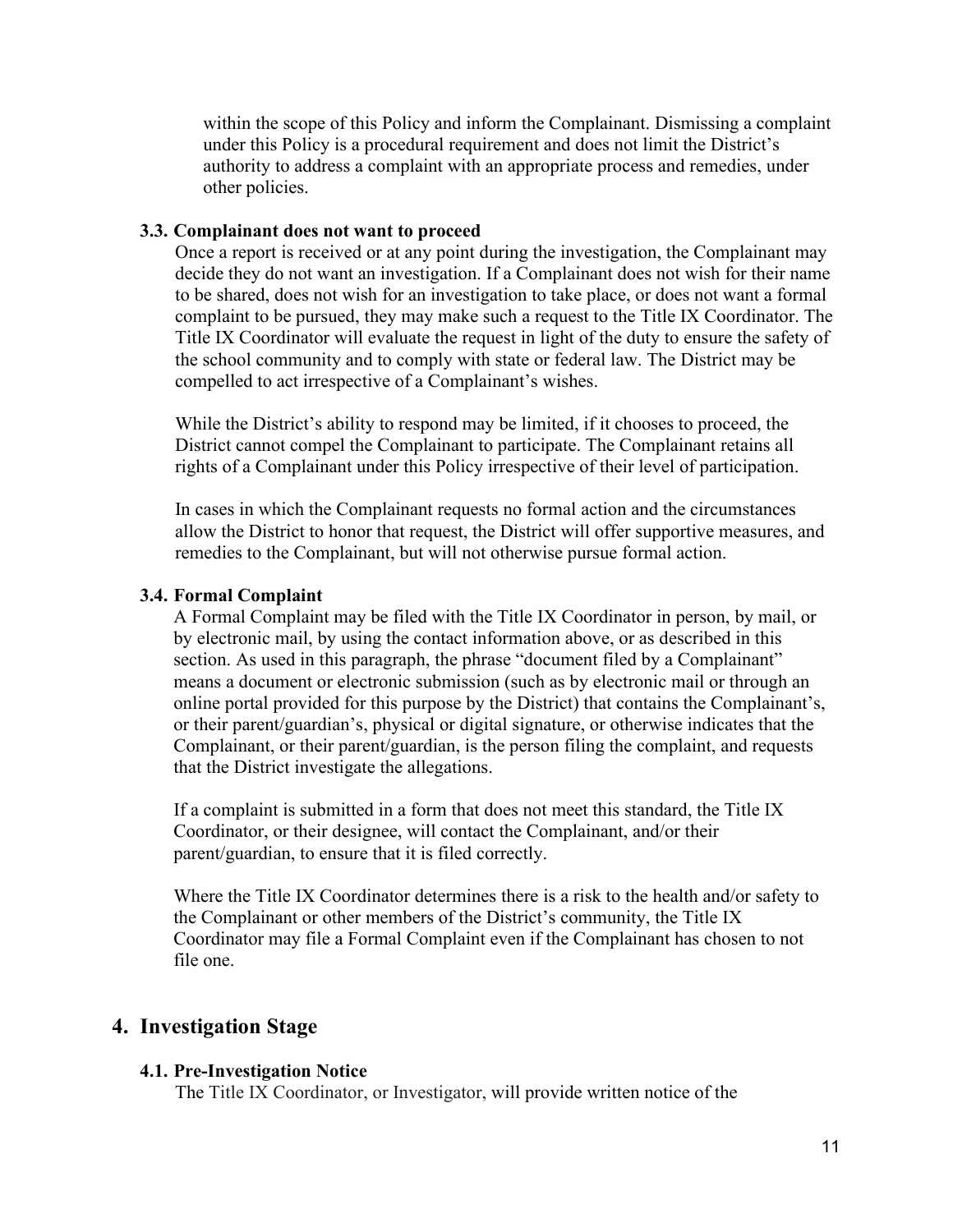investigation and allegations (the "NOIA") to the Complainant and the Respondent when a Formal Complaint is filed and before the investigation begins.

The NOIA will include:

- A meaningful summary of all allegations,
- The identity of the involved parties (if known),
- The precise misconduct being alleged,
- The date and location of the alleged incident(s) (if known),
- The specific policies implicated,
- A description of the applicable procedures,
- A statement of the potential sanctions/responsive actions that could result,
- A statement that the District presumes the Respondent is not responsible for the reported misconduct unless and until the evidence supports a different determination,
- A statement that determinations of responsibility are made at the conclusion of the process and that the parties will be given an opportunity to inspect and review all directly related and/or relevant evidence obtained during the review and comment period,
- A statement about the District's policy on retaliation,
- Information about the privacy of the process,
- Information indicating that each party may have an Advisor of their choosing,
- A statement informing the parties that the District's Policy prohibits knowingly making false statements, including knowingly submitting false information during the resolution process,
- The name(s) of the Investigator(s), along with a process to identify, in advance of the interview process, to the Title IX Coordinator any conflict of interest that the Investigator(s) may have, and
- An instruction to preserve any evidence that is directly related to the allegations.

Amendments and updates to the NOIA may be made as the investigation progresses and more information becomes available regarding the addition or dismissal of any allegations.

Notice will be made in writing and may be delivered by one or more of the following methods: in person, mailed to the local or permanent address(es) of the parties as indicated in official District records, or emailed to the parties' District-issued email, designated accounts or emails associated with the parties' official records. Once mailed, emailed, and/or received in-person, notice will be presumptively delivered.

## **4.2. Investigation**

All investigations are thorough, reliable, impartial, prompt, and fair. Investigations involve interviews with all relevant parties and witnesses; obtaining available, relevant evidence; and identifying sources of expert information, as necessary.

The burden of proof and the burden of gathering evidence sufficient to reach a determination regarding responsibility rests on the District and not on the parties.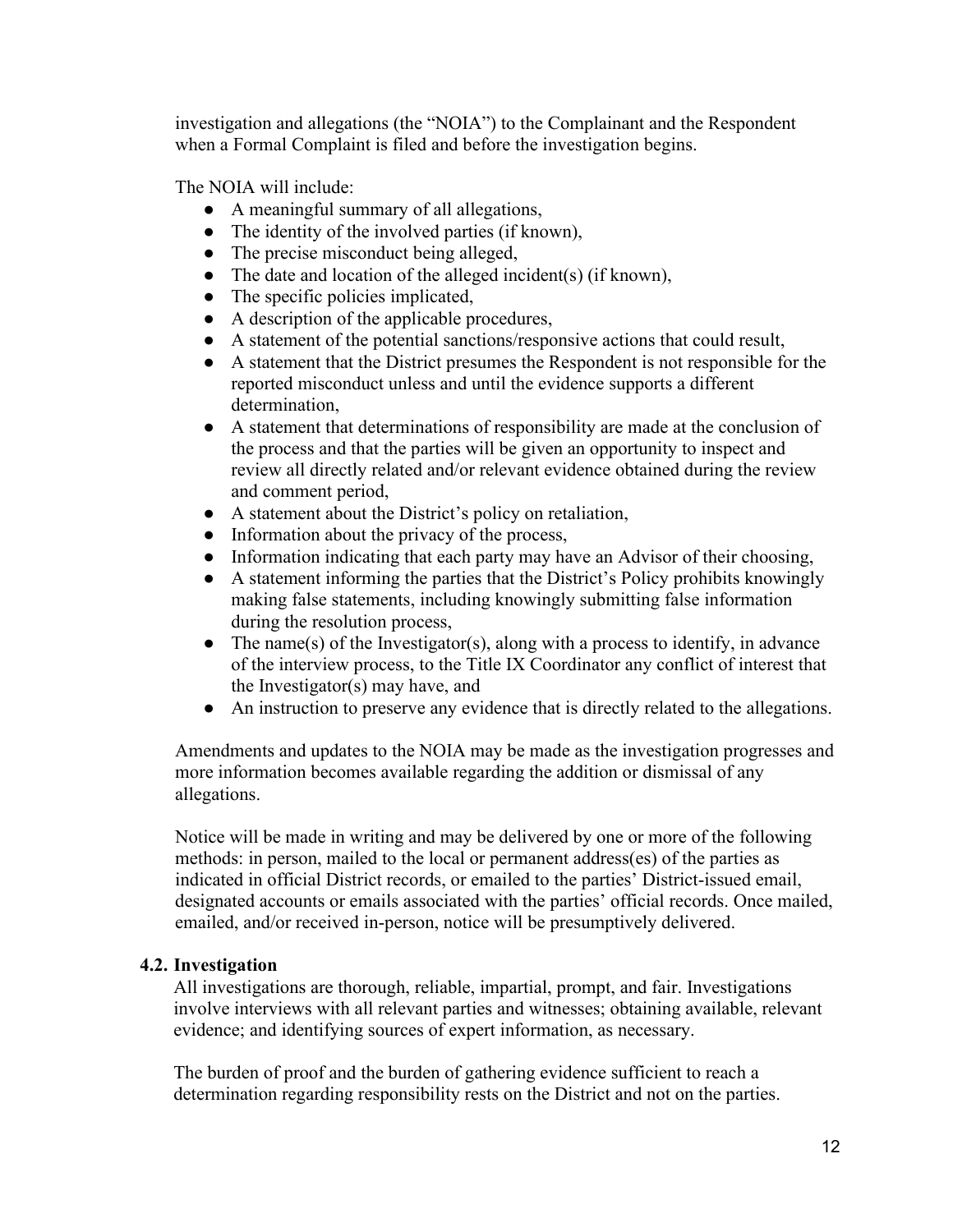Investigations conducted by MMSD will result in an investigative report that fully summarizes the investigation, all witness interviews, and addresses all relevant evidence. Prior to completion of the Title IX sexual harassment investigative report, the investigator will send each party and their advisor for inspection and review any evidence obtained as part of the investigation that is directly related to the allegations raised in a formal complaint. The parties will have ten (10) calendar days to submit a written response, which the investigator will consider prior to completion of the investigative report. The finalized investigative report will be provided to the parties and their advisors.

#### **Role and Participation of Witnesses in the Investigation**

Witnesses (as distinguished from the parties) who are employees of the District are expected to cooperate with and participate in the District's investigation and resolution process. Failure of such witnesses to cooperate with and/or participate in the investigation or resolution process constitutes a violation of policy and may warrant discipline. Student witnesses and witnesses from outside the school community are encouraged to share what they know about the complaint.

Although in-person interviews for parties and all potential witnesses are ideal, circumstances (e.g., summer break) may require individuals to be interviewed remotely. Skype, Zoom, FaceTime, WebEx, or similar technologies may be used for interviews if the Investigator(s) determine that timeliness or efficiency dictate a need for remote interviewing.

## **Recording of Interviews**

No unauthorized audio or video recording of any kind is permitted during investigation meetings. If Investigator(s) elect to audio and/or video record interviews, all involved parties must be made aware of audio and/or video recording.

#### **Delays in the Investigation Process and Interactions with Law Enforcement**

The District may undertake a delay in its investigation if circumstances require. Such circumstances include but are not limited to a request from law enforcement to temporarily delay the investigation, the need for language assistance, the absence of parties and/or witnesses, and/or accommodations for disabilities or health conditions.

The District will communicate in writing the anticipated duration of the delay and reason to the parties and provide the parties with status updates if necessary. The District will promptly resume its investigation and resolution process as soon as feasible. During such a delay, the District will implement supportive measures as deemed appropriate.

District action(s) or processes may be delayed, but are not stopped by, civil or criminal charges involving the underlying incident(s). Dismissal or reduction of those criminal charges may or may not impact the District's action(s) or processes.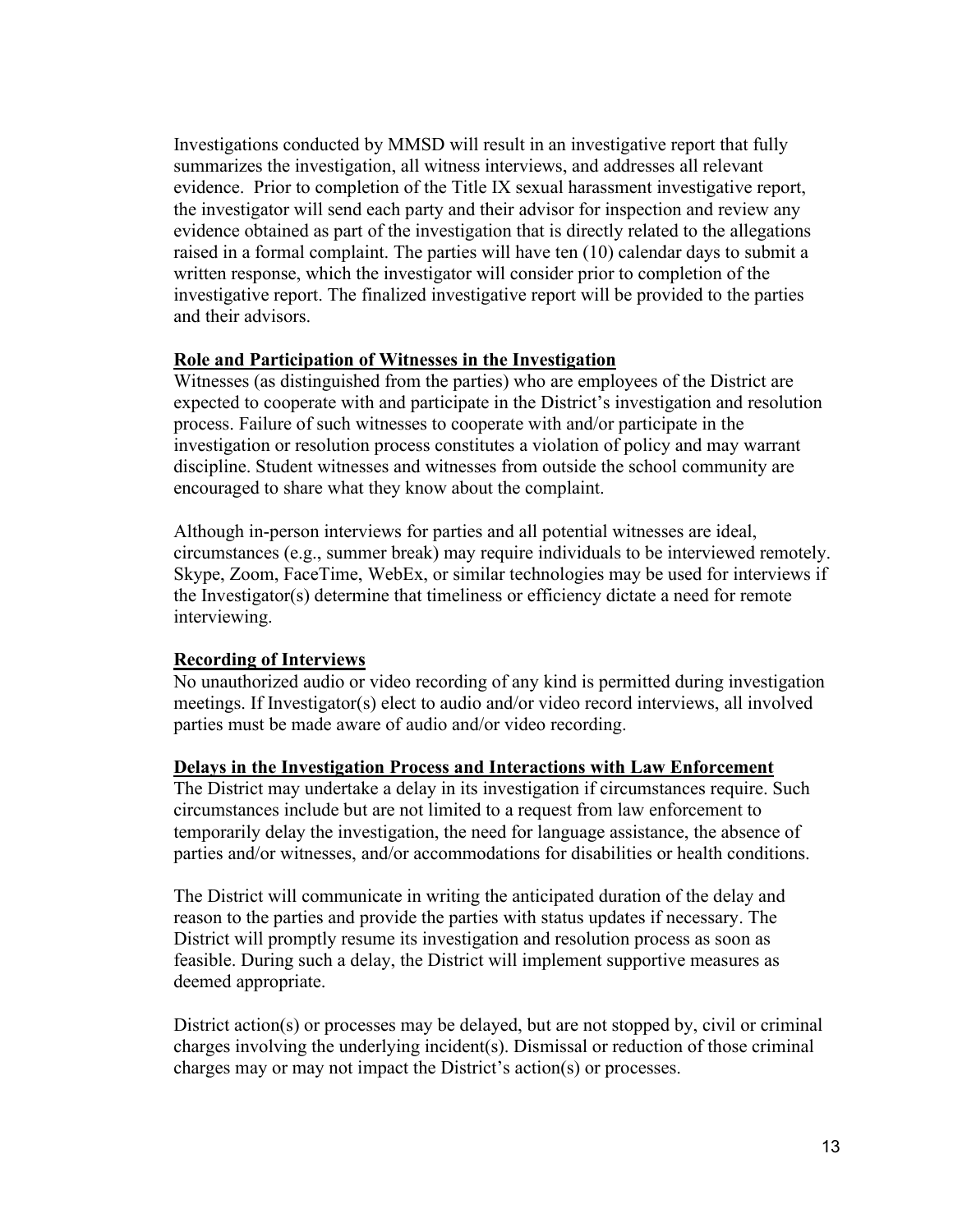#### **4.3. Finding**

The investigator completes a report with their findings regarding whether the allegations in the formal complaint occurred. The investigator does not determine if the Policy was violated or if any sanctions are warranted. These decisions are made by the Decision-maker.

As mentioned above, prior to completing their report, the investigator provides the parties a copy of the draft investigation report as well as an opportunity to inspect and review all of the evidence obtained as part of the investigation that is directly related to the reported misconduct, including evidence upon which the District does not intend to rely upon in reaching a determination, for a ten (10) day review and comment period. The parties may elect to waive the full ten days. The Investigator(s) also shares the report with the Title IX Coordinator and/or Legal Counsel for their review and feedback.

## **5. Decision Stage**

## **5.1. Decision-Maker Designation**

After the final investigation report is shared with the parties, the Title IX Coordinator will refer the matter to a Decision-maker. The Decision-maker(s) will not have had any previous involvement with the investigation. Those who have served as Investigators, or Advisors, in the specific case, may not serve as Decision-makers. The Title IX Coordinator may not serve as a Decision-maker in the matter.

All objections to any Decision-maker must be raised in writing, detailing the rationale for the objection, and must be submitted to the Title IX Coordinator no later than two (2) days after being notified of the identity of the Decision-maker. Decision-makers will only be removed if the Title IX Coordinator concludes that their bias or conflict of interest precludes an impartial consideration of the evidence.

## **5.2. Process**

After the District has sent the investigative report to the parties and before reaching a determination regarding responsibility, the Decision-maker will afford each party the opportunity to submit written, relevant questions that a party wants asked of any party or witness, provide each party with the answers, and allow for additional, limited follow-up questions from each party. The Decision-maker may make a determination that a question is not relevant and will explain to the party proposing the questions any decision to exclude questions as not relevant. The Decision-makers will issue a written determination regarding responsibility using the preponderance of the evidence standard. The Decision-maker's decision is based on the preponderance of the evidence; whether it is more likely than not that the Respondent violated the Policy.

## **5.3. Decision**

The Decision-maker must wait at least ten (10) days after the final investigation report is transmitted to the parties unless all parties and the Decision-maker agree to an expedited timeline, before making their determination. The written determination will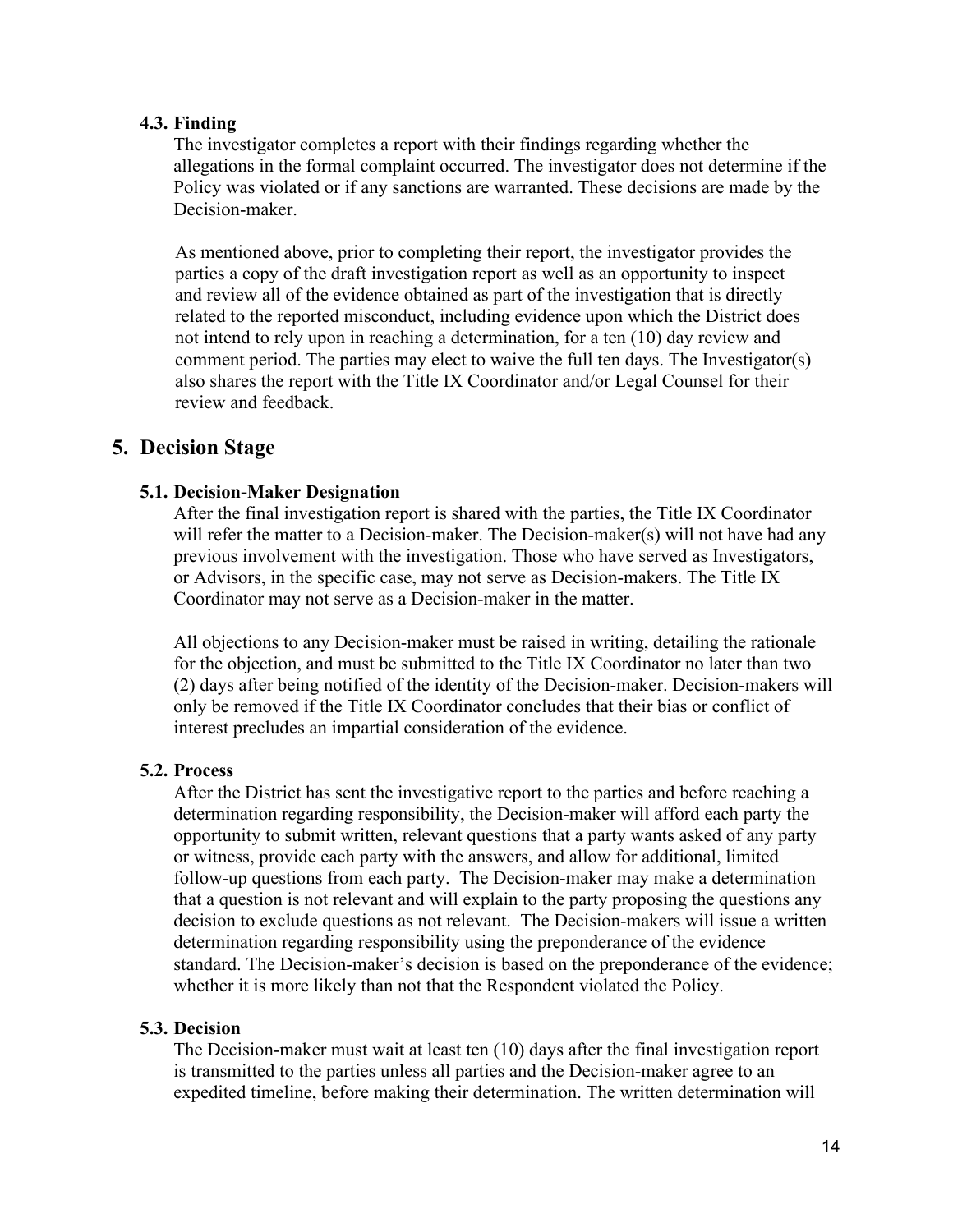be simultaneously sent in a prompt and equitable manner to inform the parties and their advisors, including the parent(s)/guardian(s) of Respondent(s) and Complainant(s), of the following:

- The section(s) of the Policy alleged to have been violated;
- A description of the procedural steps taken from the receipt of the formal complaint through the end of the process, including any notifications made to the parties, interviews with parties and witnesses, site visits, other mechanisms used to gather evidence, and hearings held (if applicable);
- Findings of fact that support the determination;
- Conclusions regarding the application of the "findings of fact" to the alleged Policy violation(s);
- A statement of, and rationale for, the result as to each allegation, including a determination regarding responsibility, any disciplinary sanctions the District imposes on the Respondent, and whether remedies designed to restore or preserve equal access to the District's education program or activity will be provided by the recipient to the Complainant; and
- The Decision-maker will then determine whether the Respondent is responsible or not responsible for the Policy violation(s) in question.
- Procedures for appeal, including the bases upon which the parties may appeal.

## **5.4. Sanctions**

As noted above, the written determination will include any disciplinary action that will be taken when an individual is found to have engaged in misconduct or retaliation as described herein in violation of the Policy.

The Decision-maker will review the statements and any pertinent conduct history provided by the appropriate administrator, depending on if the Respondent is a student or employee, and will recommend the appropriate sanction(s)in consultation with other appropriate administrators, as required.

Factors considered when determining a sanction/responsive action may include, but are not limited to:

- The nature, severity of, and circumstances surrounding the violation(s)
- The Respondent's disciplinary history
- Previous allegations or allegations involving similar conduct
- The need for sanctions/responsive actions to bring an end to the sexual harassment and/or retaliation
- The need for sanctions/responsive actions to prevent the future recurrence of sexual harassment and/or retaliation
- The need to remedy the effects of the sexual harassment and/or retaliation on the Complainant and the community
- The impact on the parties
- Any other information deemed relevant by the Decision-maker

The sanctions will be implemented as soon as is feasible, either upon the outcome of any appeal or the expiration of the window to appeal without an appeal being requested.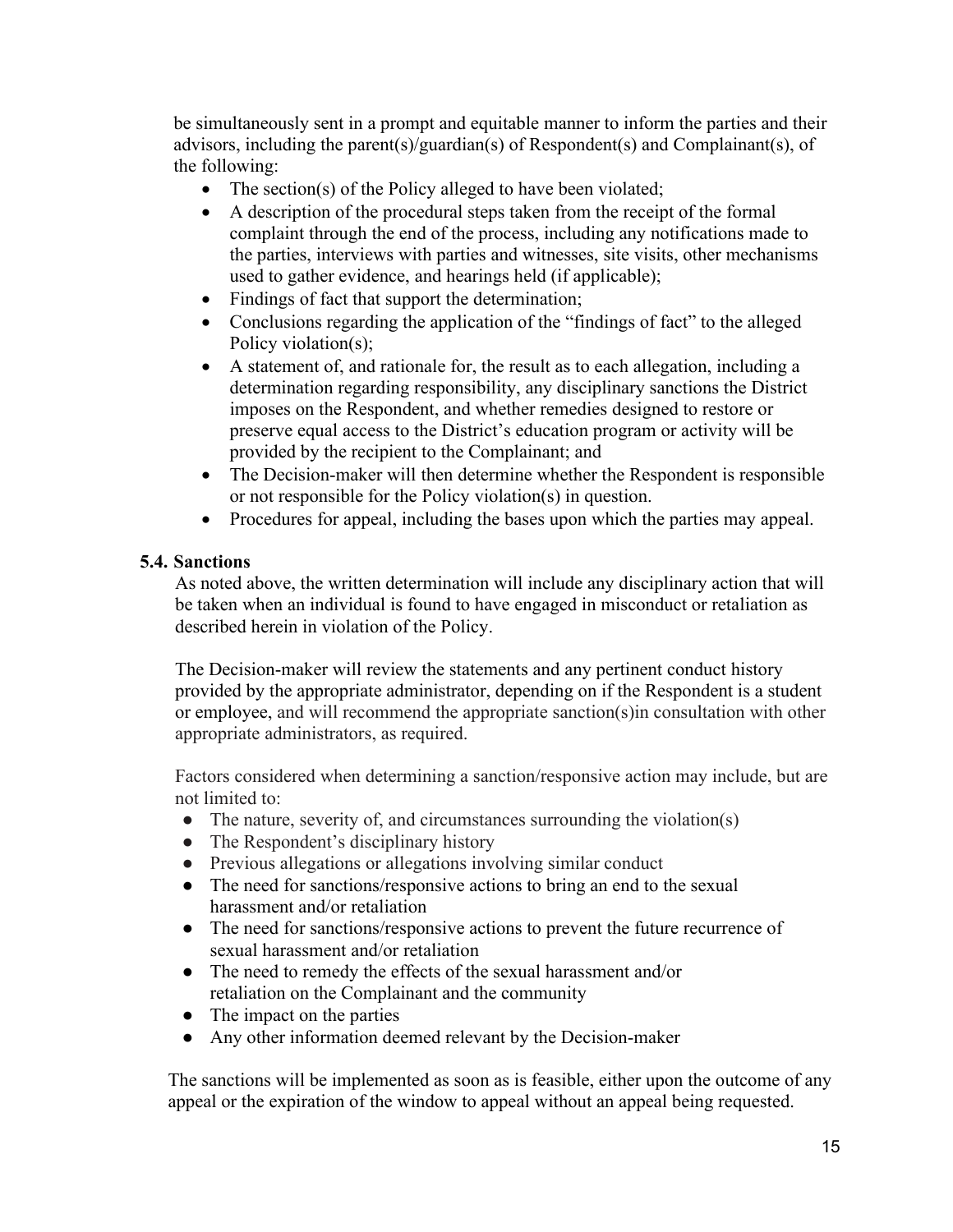The sanctions described in this policy are not exclusive of, and may be in addition to, other actions taken, or sanctions imposed by external authorities.

**Student Sanctions may include but are not limited to the following examples singly or in combination:** Warning; Counseling; Exclusion from participating in extracurricular activities or other school/district programs/activities; Alternative placement; Suspension: in-school, out-of-school, long term, short term, and/or extended; Expulsion; In addition to or in place of the above sanctions, the District may assign any other sanctions as deemed appropriate.

**Employee Sanctions may include but are not limited to the following examples singly or in combination:** Warning (Verbal or Written); Performance Improvement Plan; Enhanced supervision, observation, or review; Required Training; Extended probation; Loss of Oversight or Supervisory Responsibility; Demotion; Transfer; Reassignment; Assignment to new supervisor; Suspension with or without pay; Termination; In addition to or in place of the above sanctions, the District may assign any other sanctions as deemed appropriate.

**Contractor, Consultant or Vendor sanctions may include but are not limited to the following examples singly or in combination:** Removal from and prohibiting access to District premises, remedies of law, and/or remedies under their contract.

**Volunteer sanctions may include but are not limited to the following examples singly or in combination:** Rescinding their authorization to serve as a volunteer; Removal from and prohibiting access to District premises, remedies of law, and/or remedies under their contract.

All Respondents are expected to comply with the assigned sanctions, responsive actions, and/or corrective actions within the timeframe specified by the final Decision-maker. Failure to abide by the sanction(s)/action(s) imposed by the date specified, whether by refusal, neglect, or any other reason, may result in additional sanction(s)/action(s), including suspension, expulsion, and/or termination from the District.

## **6. Appeal Stage**

## **6.1. Designate Appeal Officer**

If an appeal request is made, the Title IX Coordinator will assign an Appeal Officer. This person will not have had any previous involvement with the specific case. Those who have served as Investigators, Decision-makers, or Advisors for any party may not hear the appeal. The Title IX Coordinator may not serve as the Appeal Officer.

Any party may file a request for appeal ("Request for Appeal") in writing to the Title IX Coordinator within 5 days of the delivery of the Notice of Outcome. The Request for Appeal will be forwarded to the Appeal Officer assigned by the Title IX Coordinator who determines if the request meets the grounds for appeal. This review is not a review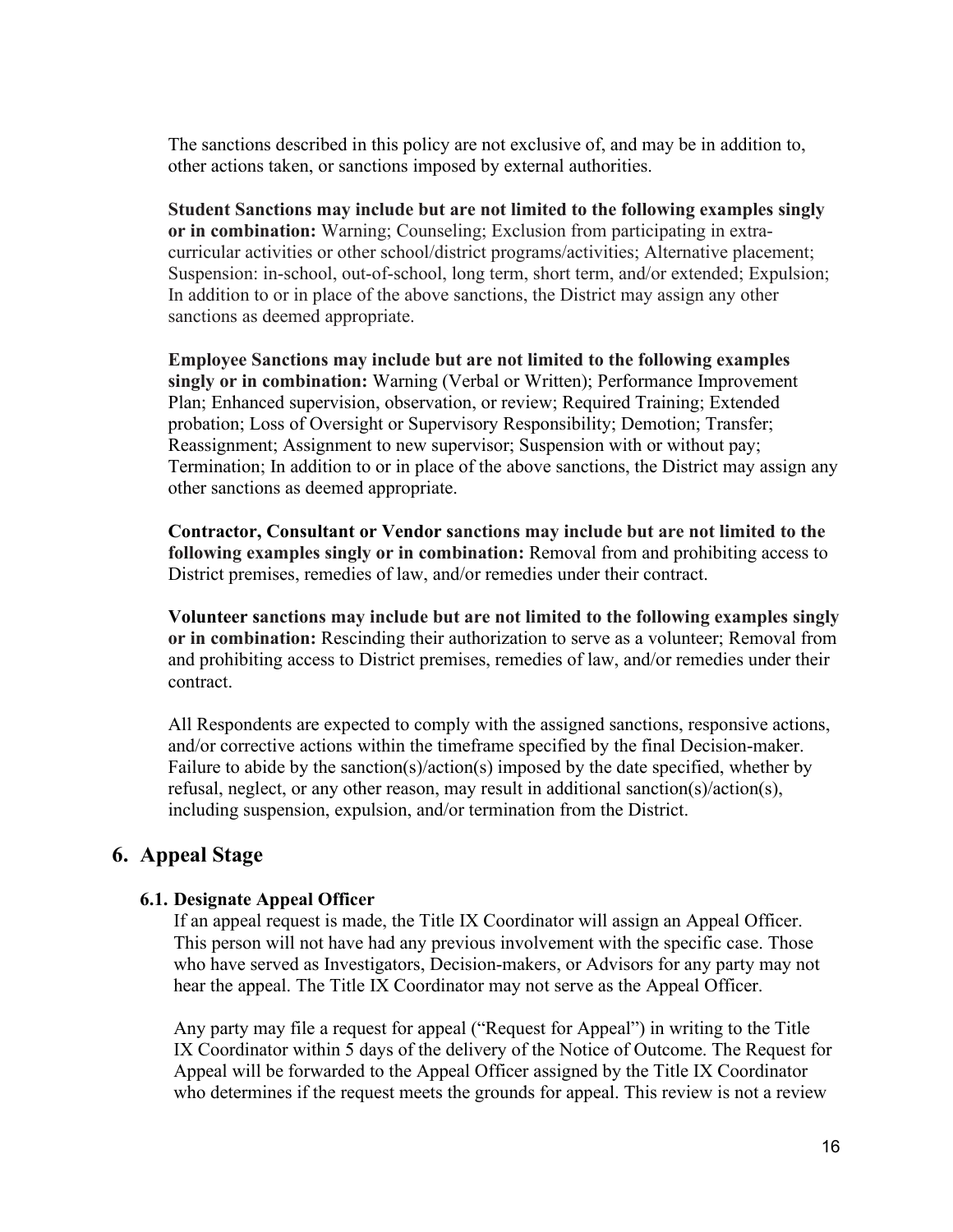of the merits of the appeal, but solely a determination as to whether the request meets the grounds and is timely filed.

## **6.2. Grounds for Appeal**

Appeals are limited to the following grounds:

- Procedural irregularity that affected the outcome of the matter;
- New evidence that was not reasonably available at the time the determination regarding responsibility or dismissal was made, that could affect the outcome of the matter; and
- The Title IX Coordinator, Investigator(s), or Decision-maker(s) had a conflict of interest or bias for or against Complainants or Respondents generally or the specific Complainant or Respondent that affected the outcome of the matter.

If the Request for Appeal does not meet any of the above listed grounds, that request will be denied, and the parties and their Advisors will be notified in writing of the denial and the rationale.

## **6.3. Process**

If the Request for Appeal meets the allowable criteria, then the Appeal Officer will notify all parties. The party who initially requested then will be given 5 days to submit a response to the portion of the appeal that was approved.

The non-appealing party (if any) may also choose to raise a new ground for appeal at this time. If so, that will be reviewed to determine if it meets the grounds for appeal outlined above and either be denied or approved. If approved, it will be forwarded to the other party, who will submit their responses in 5 days.

Neither party may submit any new requests for appeal after this time period. The Appeal Officer will collect any additional information needed and all documentation regarding the approved grounds and the subsequent responses and will render a decision in no more than 10 days, barring unusual circumstances.

## **6.4. Decision**

Appeal decisions defer to the original decision, making changes to the determination only when there is clear error and to the sanction(s)/responsive action(s) only if there is a compelling justification to do so.

- Appeals are not intended to provide for a full reconsideration of the allegation(s) and evidence. In most cases, appeals are confined to a review of the written documentation or record of the original findings and decision and pertinent documentation regarding the specific grounds for appeal.
- An appeal is not an opportunity for the Appeal Officer to substitute their judgment for that of the original Decision-maker(s) merely because they disagree with the determination and/or sanction(s).
- The Appeal Officer may consult with the Title IX Coordinator on questions of procedure or rationale, for clarification, if needed. Documentation of all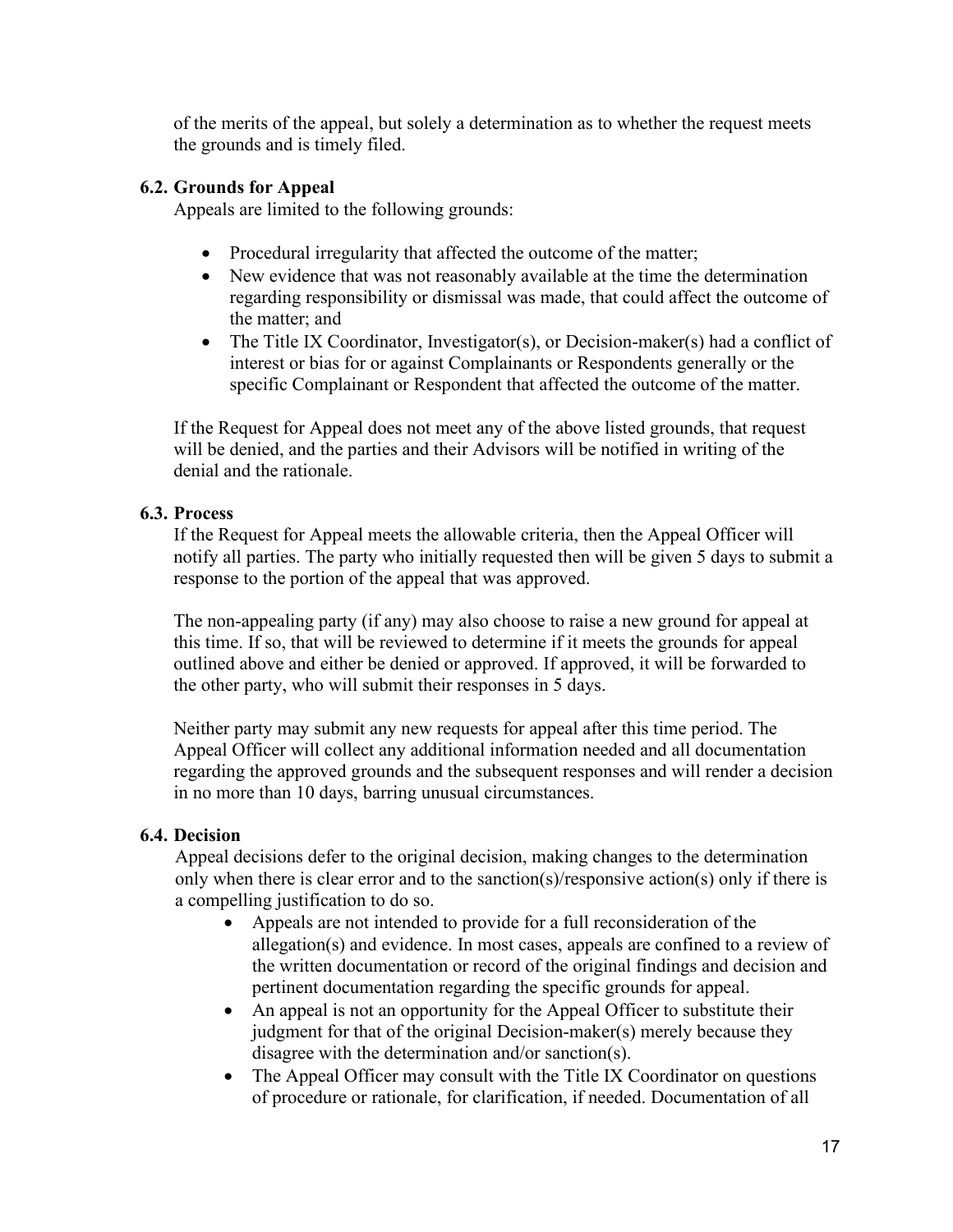such consultation will be maintained.

• Appeals granted based on new evidence should normally be remanded (returned) to the original Investigator(s) and/or Decision-maker(s) for reconsideration. Other appeals may be remanded at the discretion of the Title IX Coordinator or, in limited circumstances, decided on appeal.

When appeals result in no change to the determination or sanction, that decision is final. When an appeal results in a new determination or sanction, that determination or sanction can be appealed one final time on the grounds listed above and in accordance with these procedures. In cases in which the appeal results in reinstatement to the District or resumption of privileges, all reasonable attempts will be made to restore the Respondent to their prior status, recognizing that some opportunities lost may be irreparable in the short term. Notification will be made in writing and may be delivered by one or more of the following methods: in person, mailed to the local or permanent address of the parties as indicated in official institutional records, or emailed to the parties' District-issued email or otherwise approved account. Once mailed, emailed and/or received in-person, notice will be presumptively delivered.

#### **6.5. Sanctions**

Any sanctions imposed by the Decision-maker take effect following the appeal process. Supportive measures may remain in effect during an appeal process, subject to the same supportive measure procedures below.

## **7. Other Considerations**

## **7.1. Advisors**

All parties have the right to an  $\text{Advisor}^5$  $\text{Advisor}^5$  of their choice present during the process outlined herein, including any related meetings or proceedings as the Advisor is eligible and available.<sup>[6](#page-17-1)</sup>. For students, this Advisor can be someone in addition to their parent/guardian who may also be present with them for all meetings, interviews, and hearings within the resolution process. An advisor may be an attorney.<sup>[7](#page-17-2)</sup> The District does not recommend or compensate the parties for any costs associated with the Advisor they choose.

#### **Advisor Violations of District Policy**

All Advisors are subject to the same District policies and procedures, whether they are attorneys or not. Advisors are expected to advise their advisees without disrupting proceedings or meetings. Advisors should not address District officials in a meeting or

<span id="page-17-0"></span><sup>&</sup>lt;sup>5</sup> This could include an attorney, advocate, or support person. The law permits one Advisor for each party. Witnesses are not entitled to Advisors within the process, though they can be advised externally.

<span id="page-17-1"></span><sup>6</sup> "Available" means the party cannot insist on an Advisor who simply doesn't have inclination, time, or availability. Also, the Advisor cannot have institutionally conflicting roles, such as being a Title IX administrator who has an active role in the matter, or a supervisor who must monitor and implement sanctions.<br><sup>7</sup> The District cannot guarantee equal Advisory rights, meaning that if one party selects an Advisor who is an

<span id="page-17-2"></span>attorney, but the other party does not or cannot afford an attorney, the District is not obligated to provide an attorney.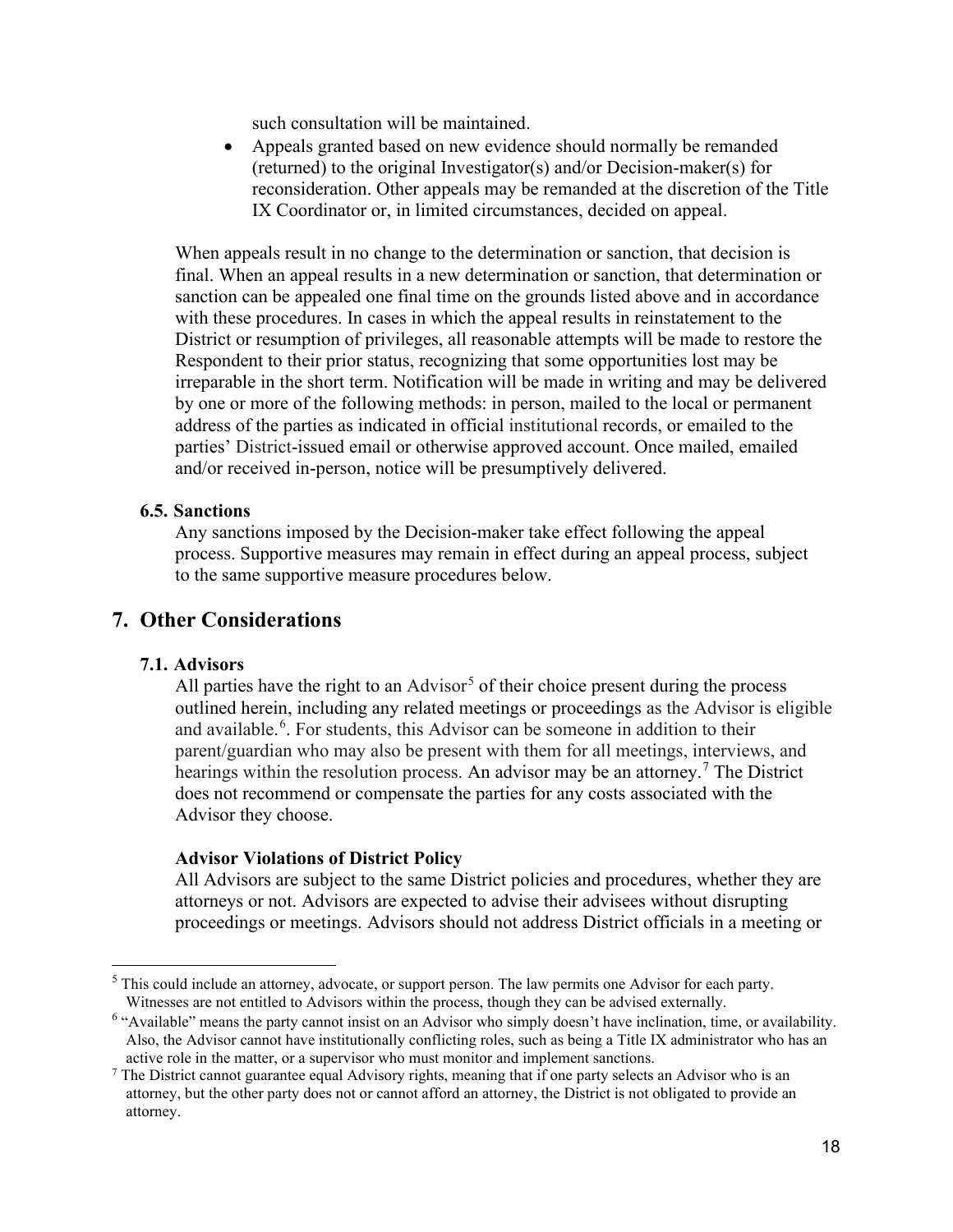interview unless invited to (e.g., asking procedural questions). The Advisor may not make a presentation or represent their advisee<sup>[8](#page-18-0)</sup> during any meeting or proceeding and may not speak on behalf of the advisee to the Investigator(s) or other Decision-maker(s). The parties are expected to ask and respond to questions on their own behalf throughout the resolution process.

If an Advisor oversteps their role or disrupts the process, the meeting may be ended, or other appropriate measures implemented. Subsequently, the Title IX Coordinator will determine how to address the Advisor's non-compliance and future role.

## **Sharing Information with the Advisor**

The District provides a consent form that authorizes the District to share such information directly with their Advisor. The parties must submit this completed form to the Title IX Coordinator or provide similar documentation demonstrating consent to a release of information to the Advisor before the District is able to share records with an Advisor.

#### **Privacy of Records Shared with Advisor**

Advisors are expected to maintain the privacy of the records shared with them. These records may not be shared with third parties, disclosed publicly, or used for purposes not explicitly authorized by the District. The District may seek to restrict the role of any Advisor who does not respect the sensitive nature of the process or who fails to abide by the District's privacy expectations.

The parties are expected to provide timely notice to the Title IX Coordinator if they change Advisors. If a party changes Advisors, consent to share information with the previous Advisor is terminated, and a release for the new Advisor must be secured.

## **7.2. Dismissals**

When a Title IX sexual harassment complaint is dismissed, the complaint will be evaluated for other policy violations and processed accordingly.

## **Dismissal (Mandatory and Discretionary)[9](#page-18-1)**

The District must dismiss a formal complaint or any allegations therein if, at any time during the investigation or meeting with the Decision-maker, it is determined that:

- 1) The conduct alleged in the formal complaint would not constitute sexual harassment as defined above, even if proved; and/or
- 2) The conduct did not occur in an educational program or activity controlled by the District and/or the District does not have control of the Respondent; and/or
- 3) The conduct did not occur against a person in the United States; and/or

<span id="page-18-0"></span><sup>&</sup>lt;sup>8</sup> Subject to the state law provisions or District policy above.

<span id="page-18-1"></span> $9$  These dismissal requirements are mandated by the 2020 Title IX Regulations, 34 CFR §106.45.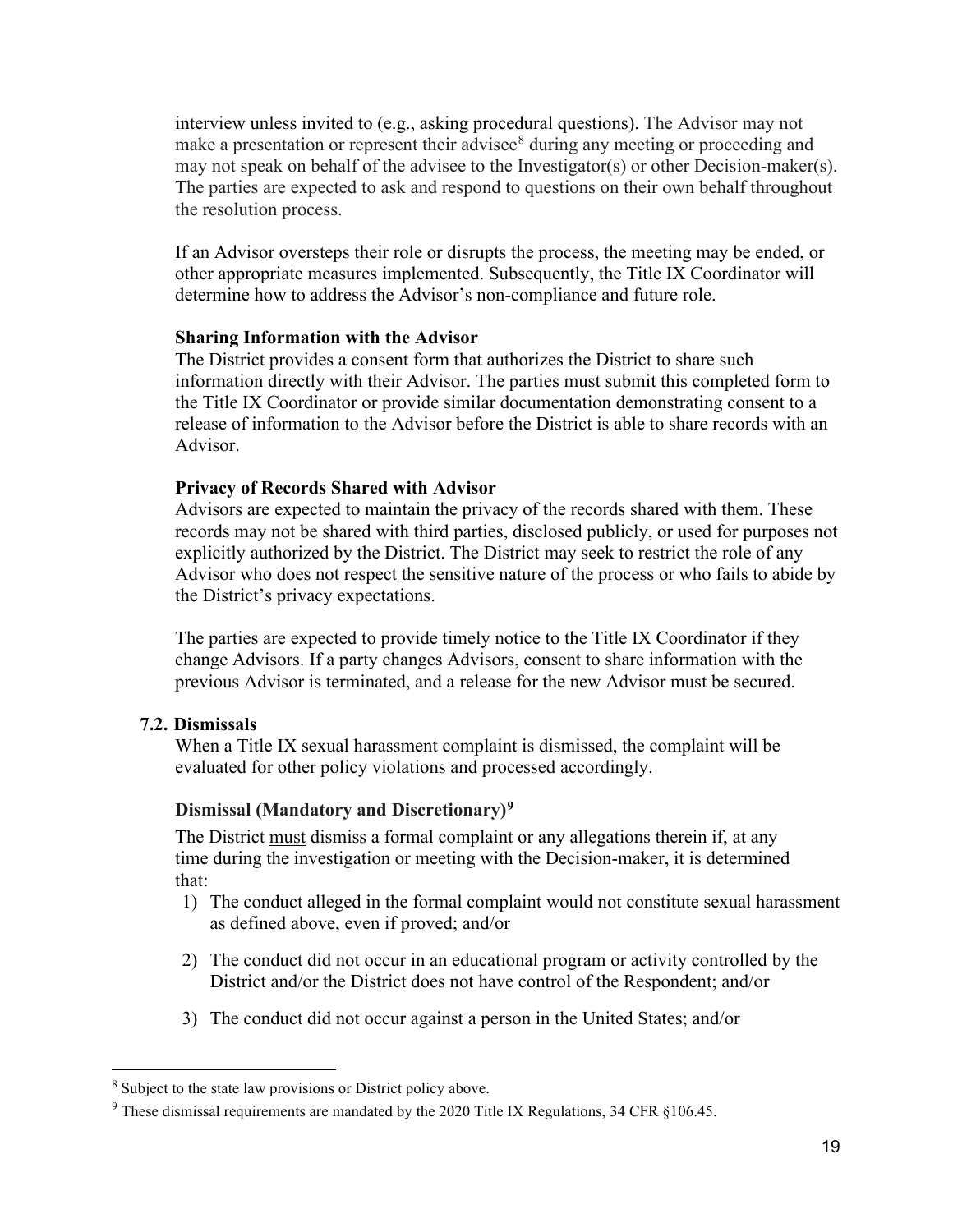4) At the time of filing a formal complaint, a Complainant is not participating in or attempting to participate in the education program or activity of the District.<sup>[10](#page-19-0)</sup>

The District may dismiss a formal complaint or any allegations therein if, at any time during the investigation or meeting with the Decision-maker:

- 1) A Complainant notifies the Title IX Coordinator in writing that the Complainant would like to withdraw the formal complaint in whole or in part; or
- 2) The Respondent is no longer enrolled in or employed by the District; or
- 3) Specific circumstances prevent the District from gathering evidence sufficient to reach a determination as to the formal complaint or allegations therein.

Upon any dismissal, the District will promptly send written notice of the dismissal and the rationale for doing so simultaneously to the parties. This dismissal decision is appealable by any party under the appeal procedures above. A Complainant who decides to withdraw a complaint may later request to reinstate it or refile it.

## **7.3. Jurisdiction**

The Policy applies to the education program and activities of the District, to conduct that takes place within school or on property owned or controlled by the District, or at District-sponsored events. The Respondent must be a member of the District's community in order for the Policy to apply.

When the Respondent is not a member of the District's community, supportive measures, remedies, and resources may be accessible to the Complainant by contacting the Title IX Coordinator, or their designee. In addition, the District may take other actions as appropriate to protect the Complainant against third parties, such as barring individuals from District property and/or events.

When the Respondent is enrolled in or employed by another school/district, or institution of higher education, the Title IX Coordinator may assist the Complainant in liaising with the appropriate individual at that school/district or institution, as it may be possible to allege violations through that school/district's or institution's policies.

This policy can also be applicable to the effects of out-of-school misconduct that effectively deprives someone of access to the District's educational program. The District may also extend jurisdiction to out-of-school and/or to online conduct when the Title IX Coordinator determines that the conduct affects a substantial District interest.

## **Withdrawal or Resignation While Charges Pending**

Should a student Respondent permanently withdraw from the District, the resolution process ends, as the District no longer has disciplinary jurisdiction over the withdrawn student. However, the District will continue to address and remedy any systemic issues, variables that may have contributed to the alleged violation(s), and any ongoing effects

<span id="page-19-0"></span><sup>&</sup>lt;sup>10</sup> Such a Complainant is still entitled to supportive measures, but the formal grievance process is not applicable.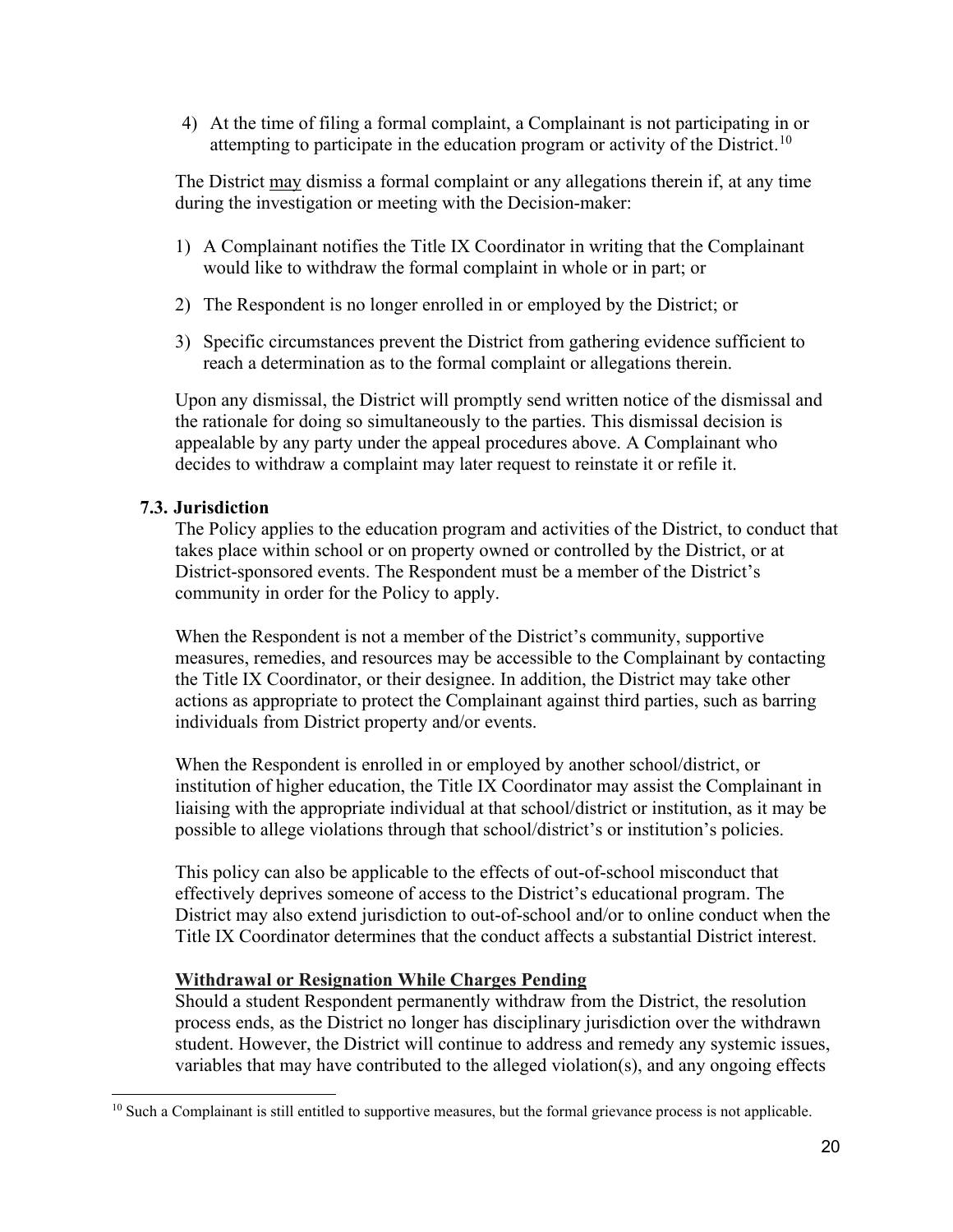of the alleged sexual harassment and/or retaliation. If the student Respondent only withdraws or takes a leave for a specified period of time (e.g., one semester or term), the resolution process may continue remotely, and that student is not permitted to return to the District unless and until all sanctions have been satisfied.

Should an employee Respondent resign with unresolved allegations pending, the resolution process ends, as the District no longer has disciplinary jurisdiction over the resigned employee. However, the District will continue to address and remedy any systemic issues, variables that contributed to the alleged violation(s), and any ongoing effects of the alleged harassment or retaliation. The employee who resigns with unresolved allegations pending is not eligible for rehire with the District, and the records retained by the Title IX Coordinator and Human Resources will reflect that status. Any state mandates for reporting of this resignation with respect to licensure or certification will be met. All District responses to future inquiries regarding employment references for that individual will include that the former employee resigned during a pending disciplinary matter.

#### **7.3.1. Online Sexual Harassment and/or Retaliation**

The policies of the District are written and interpreted broadly to include online manifestations of any of the behaviors prohibited in the Policy, when those behaviors occur in or have an effect on the District's education program and activities or use the District's networks, technology, or equipment. Although the District may not control websites, social media, and other venues in which harassing communications are made, when such communications are reported to the District, it will engage in a variety of means to address and mitigate the effects.

Any online posting or other electronic communication by students, including cyber-bullying, cyber-stalking, cyber-harassment, etc., occurring completely outside of the District's control will only be subject to this policy when such online conduct can be shown to cause a substantial in-program disruption or infringement on the rights of others. Otherwise, such communications are considered speech protected by the First Amendment. Supportive measures for Complainants will be provided, but protected speech cannot legally be subjected to discipline.

#### **7.4. Recordkeeping**

Records related to this policy shall be retained in accordance with the Wisconsin Records Retention Schedule for School Districts established by the Wisconsin Department of Public Instruction. See Board Policy 6361 "Retention of Records." However, if the Wisconsin Records Retention Schedule for School Districts allows relevant records to be maintained for less than seven years, these records will be maintained for a period of at least seven years.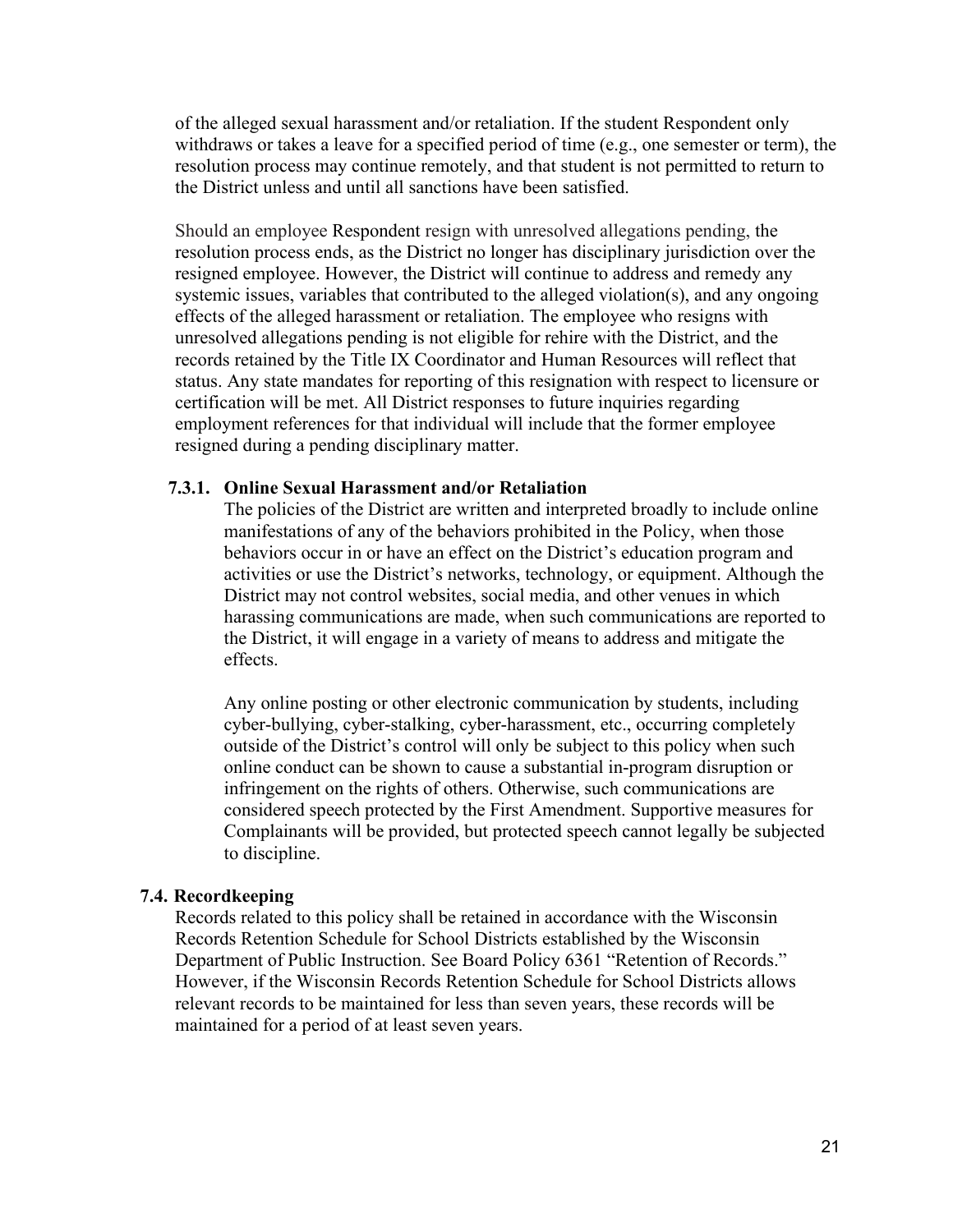## **7.5. Supportive Measures**

The District will offer and implement appropriate and reasonable supportive measures to the parties upon notice of alleged sexual harassment and/or retaliation under the Policy. Supportive measures are non-disciplinary, non-punitive individualized services offered as appropriate, as reasonably available, and without fee or charge to the parties. Supportive measures are designed to restore or preserve access to the District's education program or activity, including measures designed to protect the safety of all parties or the District's educational environment, and/or deter sexual harassment and/or retaliation. The Title IX Coordinator, or their designee, promptly makes supportive measures available to the parties upon receiving a report or a complaint. At the time that supportive measures are offered, the District will inform the Complainant, in writing, that they may file a formal complaint with the District either at that time or in the future, if they have not done so already.

The Title IX Coordinator works with the Complainant, and/or their  $parent(s)/quantian(s)$ , to ensure that their wishes are considered with respect to the supportive measures that are planned and implemented.

The District will maintain the privacy of the supportive measures so long as the privacy does not impair the District's ability to provide the supportive measures and will reduce the academic/occupational impact on the parties as much as possible. The District will implement measures in a way that does not unreasonably burden the other party.

Such measures are designed to restore or preserve access to the District's education program or activity, without unreasonably burdening the other party, including measures designed to protect the safety of all parties or the Districts' educational environment, or deter sexual harassment or other conduct covered herein.

While the Complainant's wishes will be considered, a Respondent may not be unreasonably burdened by supportive measures, prior to a decision being made following an investigation, and the Title IX Coordinator will make final decisions regarding applicable supportive measures. Available supportive measures include, but are not limited to, the following:

- Check-In/Check Out (CICO) interventions
- Counseling or social work support at school
- Referral to the Employee Assistance Program
- **Safety Plan and No Contact Agreements:**
	- A Safety Plan is a plan designed to provide special safety supervision to the parties. The plan includes specific interventions which targets concerning behavior in order to minimize the risk of harm to the parties or others. A Safety Plan can provide flexibility in a party's access to educational/workspaces in order to feel safe and succeed academically/professionally. In cases of conduct covered herein, a Safety Plan may be appropriate to keep parties separate and safe. A Safety Plan may also prioritize elements of emotional safety and coping mechanisms.